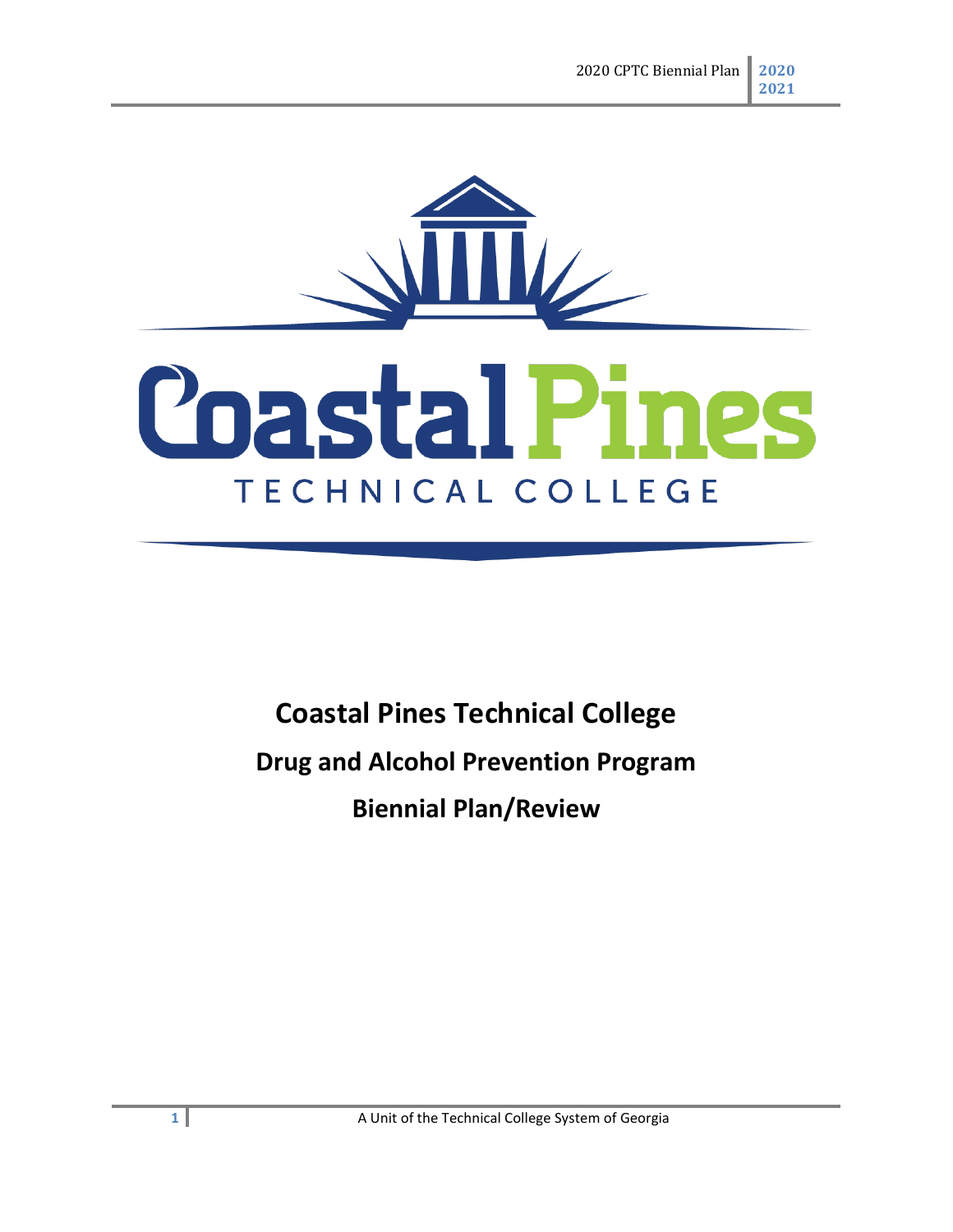# **Table of Contents**

| Drug-Free Campus Program: Covered during new hire orientations, as well as annual<br>communications to employees and emailed each semester to all students 13 |  |
|---------------------------------------------------------------------------------------------------------------------------------------------------------------|--|
|                                                                                                                                                               |  |
|                                                                                                                                                               |  |
|                                                                                                                                                               |  |
| Health Risks Associated with the Use of Illicit Drugs and the Abuse of Alcohol17                                                                              |  |
|                                                                                                                                                               |  |
|                                                                                                                                                               |  |
|                                                                                                                                                               |  |
|                                                                                                                                                               |  |
|                                                                                                                                                               |  |
|                                                                                                                                                               |  |
|                                                                                                                                                               |  |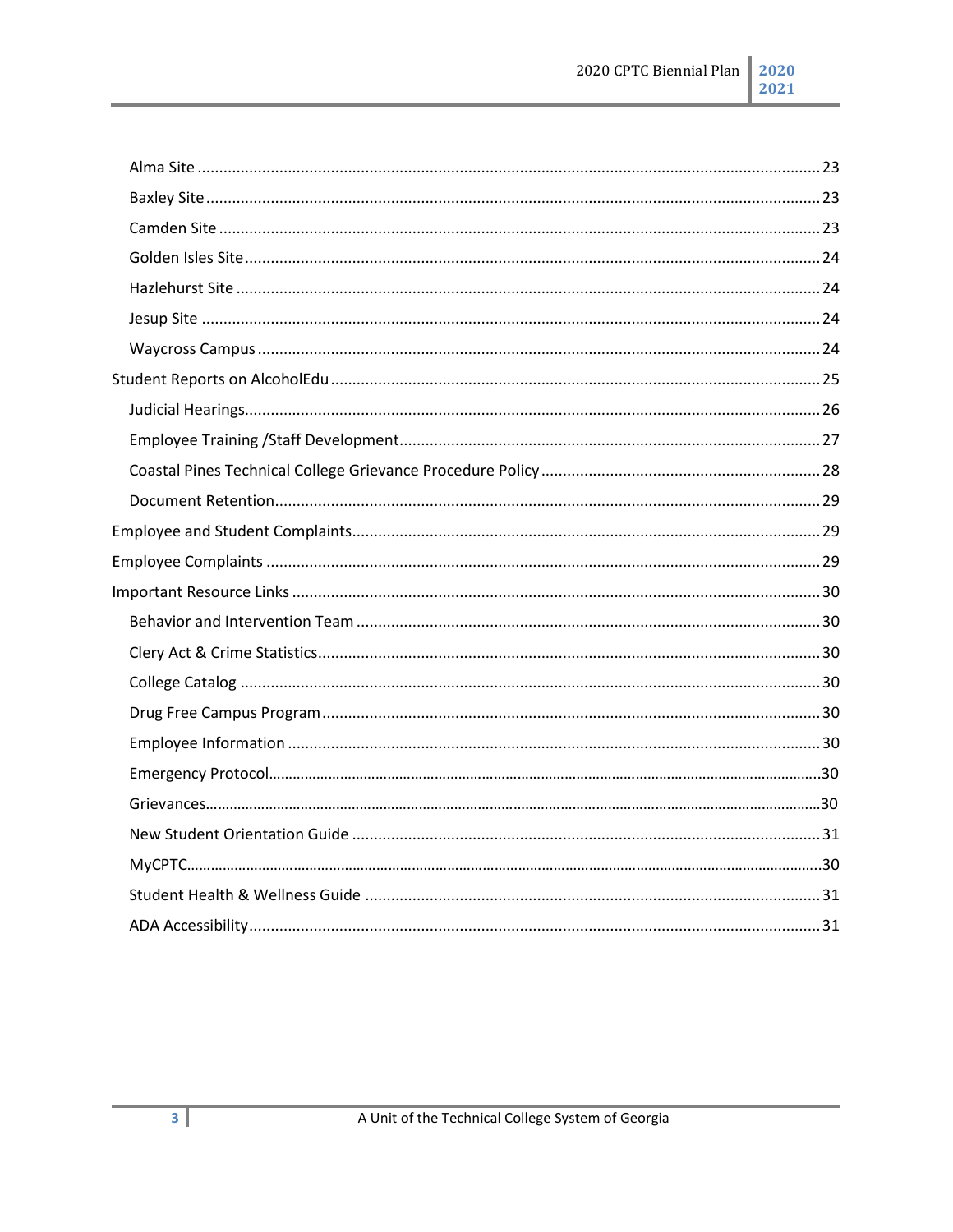#### **Drug and Alcohol Abuse Education Program - Biennial Plan**

<span id="page-3-0"></span>The Drug-Free Schools and Campuses Regulations (34 CFR Part 86) of the Drug-Free Schools and Communities Act (DFSCA) require an institution of higher education, such as Coastal Pines Technical College(CPTC), to certify it has implemented programs to prevent the abuse of alcohol and use or distribution of illicit drugs by CPTC students and employees. This act addresses activities on and off campuses and centers, both on its premises and as a part of any of its activities. Institutions of higher education must annually distribute the following in writing to all students and employees:

- standards of conduct that clearly prohibit the unlawful possession, use, or distribution of illicit drugs and alcohol by students and employees;
- a description of the legal sanctions under local, state, or federal law for the unlawful possession or distribution of illicit drugs and alcohol;
- a description of any drug or alcohol counseling, treatment, or rehabilitation or reentry;
- a clear statement that the institution will impose sanctions on students and employees and a description of those sanctions, up to and including expulsion or termination of employment and referral for prosecution for violations of the standards of conduct.

The law further requires that the institution conduct a biennial review of its program with the following objectives:

- to determine the effectiveness of the policy and implement changes to the alcohol and drug program (if needed);
- to ensure sanctions developed are enforced consistently.

The biennial review must also include a determination as to:

- the number of drug and/or alcohol-related violations that occurred on campus or as part of activities reported to campus officials;
- the number of drug and/or alcohol-related fatalities that occurred on campus or as part of activities reported to campus officials;
- the number and type of sanction the institution imposed on students or employees as a result of such violations or fatalities.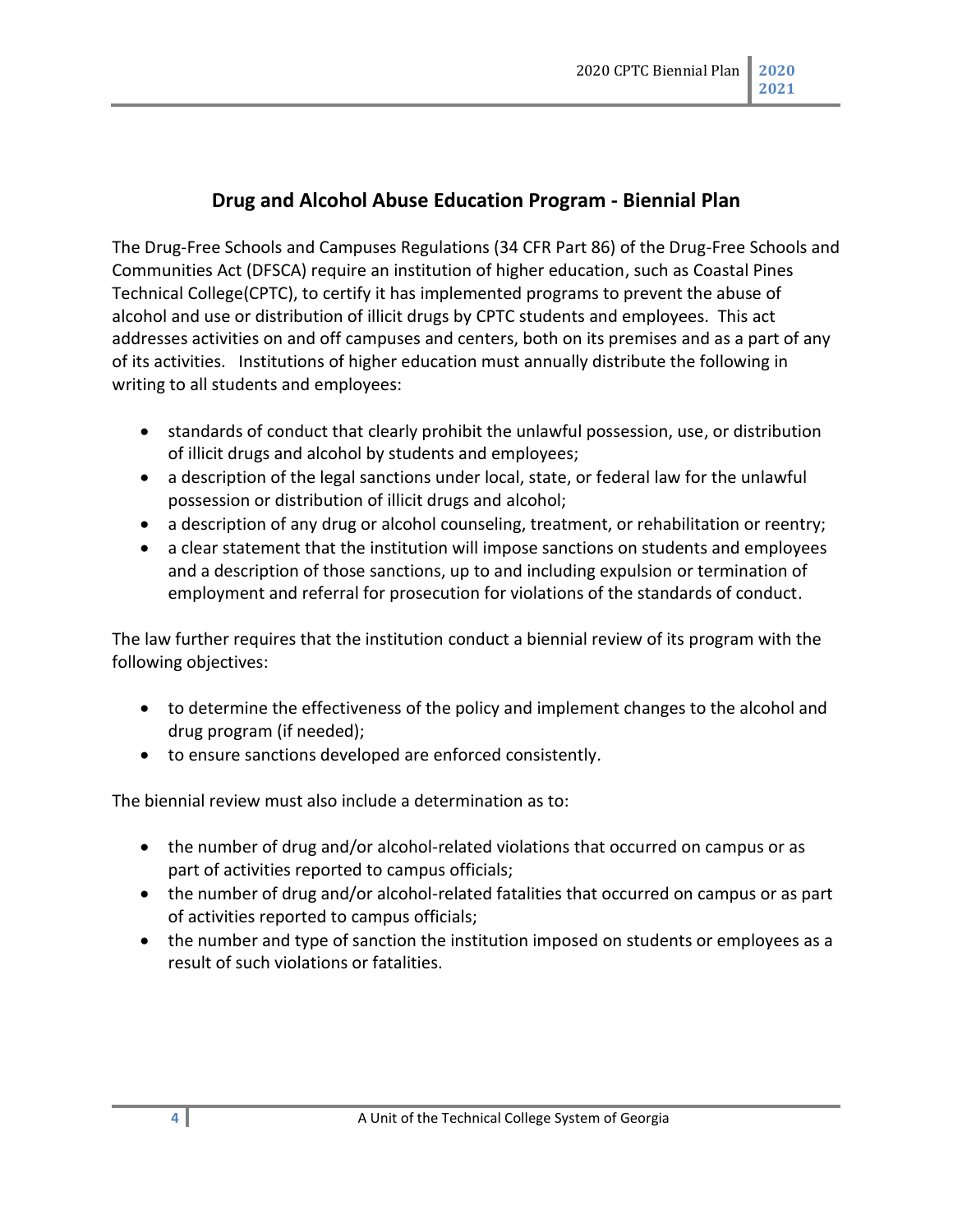# **Coastal Pines Technical College's Biennial Plan**

#### **Coastal Pines Mission Statement**

<span id="page-4-0"></span>Coastal Pines Technical College, a unit of the Technical College System of Georgia, is a multicampus, two-year college in Southeast Georgia that supports the workforce development and lifelong learning needs of communities, businesses, and industries. Through traditional and distance delivery formats, the learner-centered College offers associate degree, diploma, and technical certificate programs; continuing education opportunities; adult education services; and customized training for economic advancement.

In order to comply with the 1989 Amendments to the Drug-Free Schools and Communities Act, Coastal Pines Technical College (CPTC) will create a drug and alcohol awareness program to be reviewed biennially by the Behavioral Intervention Team. Coastal Pines Technical College acknowledges its legal obligation to conduct a biennial review to ensure compliance with the Drug-Free Schools and Communities Act, and the Counseling and Special Services Director is responsible for conducting the review and reporting the findings. This biennial review summarizes the programs and activities related to alcohol and drug prevention at all CPTC locations. Data used to compile the review was obtained from the Student Affairs Office and Human Resources Office.

#### **Behavioral Intervention Team Members**

<span id="page-4-1"></span>Cathy Montgomery, Counseling and Special Services Director Karla Nordone, Vice President for Student Affairs Amanda Morris, Executive Vice President and Vice President for Academic Affairs Katrina Howard, Director of Human Resources Ethan Johnson, Chief of Police Lauren McCullough, Student Navigator Tim Woodward, Student Affairs Director Katrena Felder, Executive Director Adult Education Denise Wedington Jones, Academic Affairs coordinator

Committee Members examined the following information:

- alcohol and drug policies at similar institutions;
- alcohol and drug information provided to students;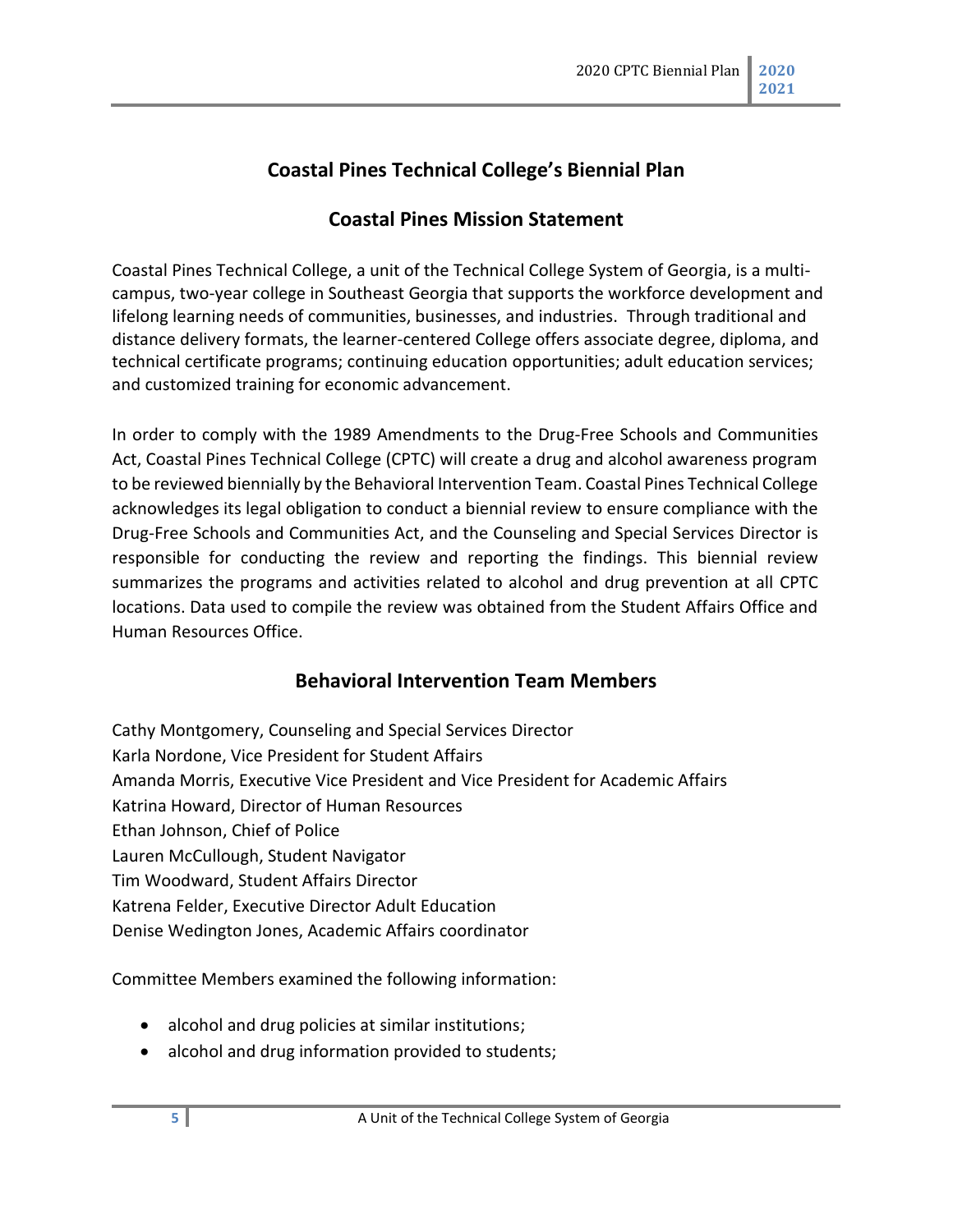- published policies in the *CPTC Student Handbook* related to drug and alcohol use on campus and the sanctions imposed for failure to comply;
- published policies in the *CPTC Employee Handbook* related to drug and alcohol use by employees and the sanctions imposed for failure to comply;
- *Technical College System of Georgia's Drug-Free Workforce Policy 4.8.1*
- *Technical College System of Georgia's Drug-Free Schools and Communities Policy 6.7.1*
- numerous resources available to students and employees regarding drug and alcohol abuse;
- incident reports related to possible infractions of the drug and alcohol policy presented to students;
- local, state and federal mandates.

#### **Summary**

<span id="page-5-0"></span>Coastal Pines Technical College (CPTC) is a non-residential institution offering career and technical education. CPTC is one of 22 colleges in the Technical College System of Georgia (TCSG) serving roughly 3500 students across seven campuses in Southeast Georgia. TSCG, the governing body for CPTC, has documented policies specific to drug and alcohol use on campus. In accordance to TCSG policy 4.8.1. [\(https://tcsg.edu/tcsgpolicy/files/4.8.1.pdf\)](https://tcsg.edu/tcsgpolicy/files/4.8.1.pdf), CPTC is committed to providing a safe and healthy learning environment that enriches our students, faculty, and staff. CPTC implements and adheres to TCSG Policy 4.8.1 which prohibits the possession, use, distribution, and unlawful manufacture of illegal drugs, narcotics or controlled substances on CPTC campuses.

#### **Coastal Pines Technical College's Drug and Alcohol Policy**

<span id="page-5-1"></span>Coastal Pines Technical College prohibits the possession or use of illegal drugs and alcohol on or around its property at any time, except for those areas licensed under the laws of the State of Georgia. Areas where the use is prohibited include student campus activities, classrooms, school parking lots, roadways, leisure activity areas, and all offices or work areas considered CPTC property.

Any violation of this policy will result in prosecution under Georgia law when applicable; as well as, disciplinary action by Coastal Pines Technical College deemed appropriate within the student conduct requirements described in the *CPTC Student Handbook*, *CPTC Employee Handbook, and Technical College System of Georgia Drug-Free Workplace Policy 4.8.1*.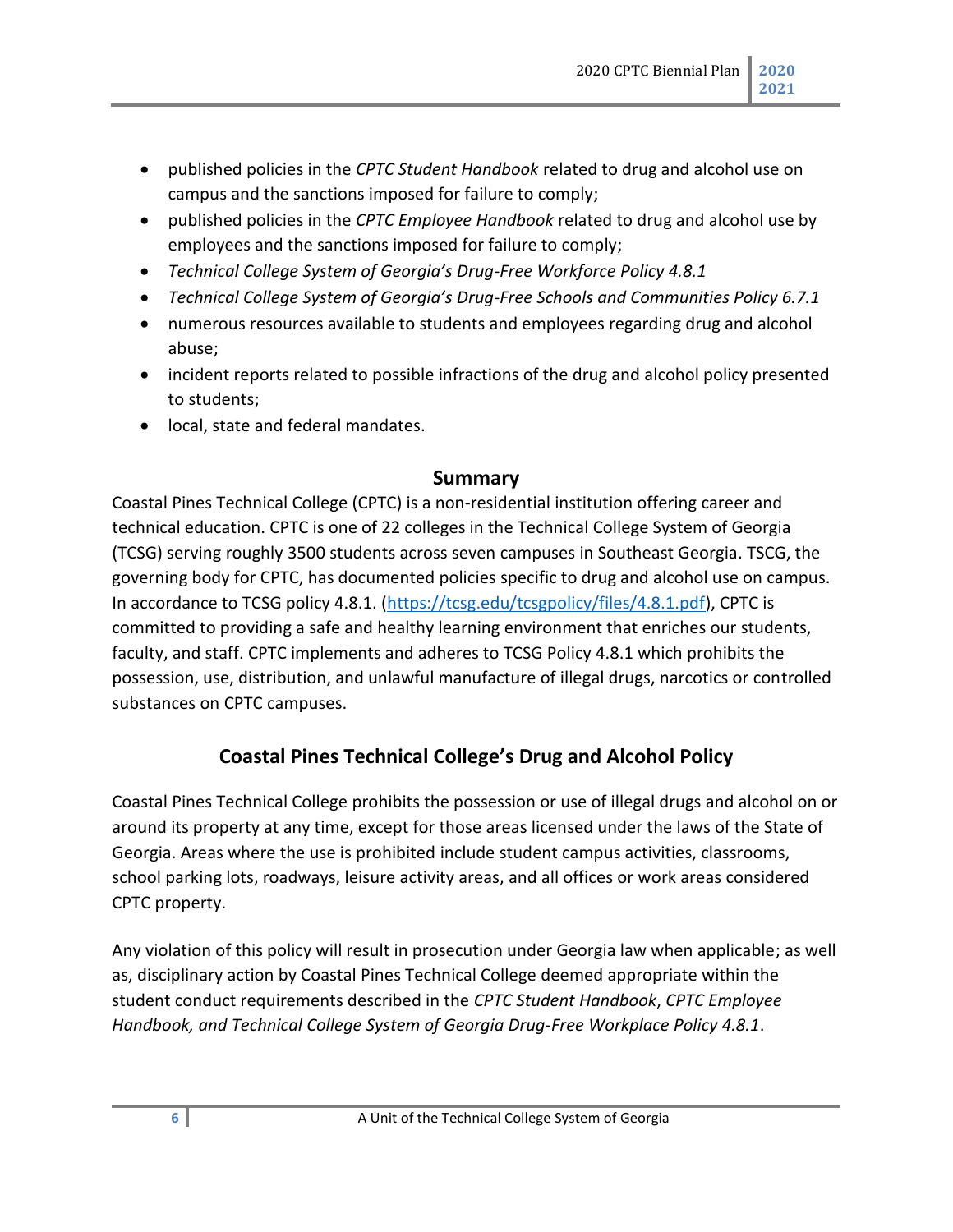This policy addresses alcohol, drugs and other intoxicants. The policy clearly states the rules regarding possession, consumption, distribution of intoxicants within CPTC's owned or operated buildings, property, and grounds including administrative and instructional; the policy applies to all employees, students and visitors. In all instances, this policy will be construed to comply with federal and state law.

No faculty, student, or staff member may engage in the unlawful manufacture, possession, use, or distribution of illicit drugs and alcohol on CPTC's property or as part of any of its sponsored activities. Such unlawful activity may be considered sufficient grounds for serious punitive action. Specifically, in the case of a drug related offense, the student shall minimally be suspended for the remainder of the term and forfeit all academic credit for that period.

Coastal Pines Technical College shall notify the appropriate state/federal funding agency within 10 days after receiving notice of the conviction from the student or otherwise after receiving the actual notice of conviction. Within 30 days of notification of conviction, CPTC shall with respect to any student so convicted:

- take additional appropriate action against such student up to and including expulsion, as it deems necessary.
- provide such student with a description of drug or alcohol counseling treatment, rehabilitation, or re-entry programs that are available for such purposes by a federal, state, or local health law enforcement, or other appropriate agency.

Coastal Pines Technical College is responsible for providing information to students of financial penalties for drug law violations.

#### **Employees**

<span id="page-6-0"></span>The Federal Drug-Free Workplace Act of 1988 was enacted to ensure that work done under federal contracts or grants is performed in drug-free work environments.

- Such activity, even during non-working hours, clearly affects an employee's ability to perform public duties.
- No employee may illegally engage in the manufacture, distribution, dispensation, possession, or use of a controlled substance at any time or place, including while at the workplace. Such unlawful activity shall be considered sufficient grounds for a serious adverse personnel action, including dismissal from employment.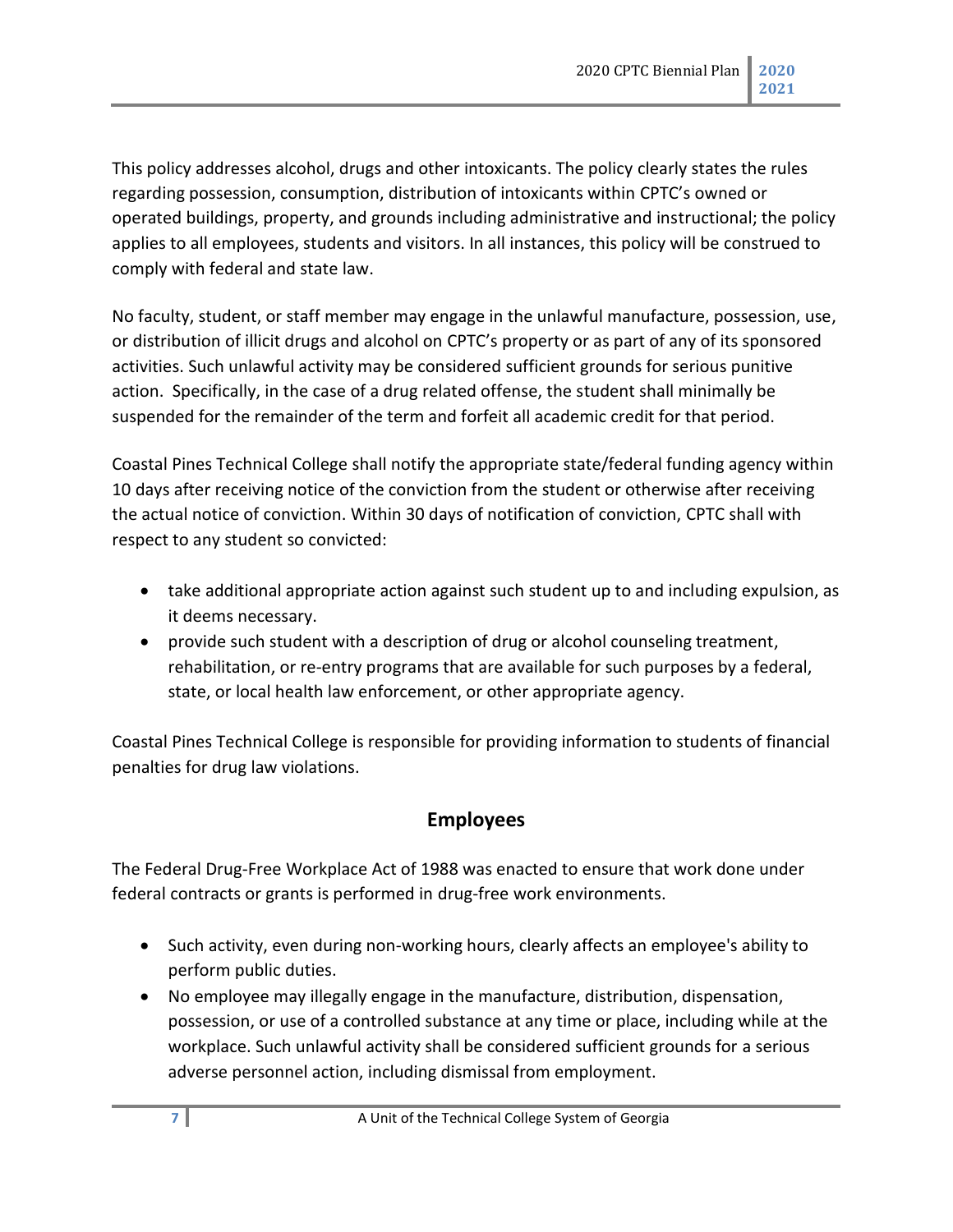- All employees are required to report any post-employment arrest, as well as the subsequent disposition of the pending charge(s) (e.g., conviction, plea of nolo contendere, dismissal, etc.), to his/her immediate supervisor or reviewing manager no later than two (2) business days following the arrest and, later, the final disposition. NOTE: Applicable provisions of the federal Drug-Free Workplace Act of 1988 pertaining to work done under federal contracts or grants stipulate that the TCSG must notify the appropriate federal funding agency of a criminal drug statute conviction (by a covered employee) occurring in the workplace within ten (10) days after receiving notice of the conviction. (Reference: TCSG policy 4.8.1)
- Coastal Pines Technical College shall notify the appropriate federal funding agency within ten (10) days after receiving notice of the conviction from the employee or otherwise after receiving the actual notice of conviction. *CPTC Employee Handbook* Effective July 1-12 Page 34 Version 1.
- Coastal Pines Technical College, at its discretion, may change, delete, suspend or discontinue any parts of and/or an entire policy, at any time without prior notice. Employees will be notified in the event of a policy change. Policy changes apply to all employees. Within thirty (30) days of notification of conviction, Coastal Pines Technical College shall with respect to any employee so convicted:
	- $\circ$  Take appropriate personnel action against such employee up to and including termination.
	- $\circ$  Require such employee to participate in drug abuse assistance or rehabilitation program approved for such purposes by a federal, state, or local health, law enforcement, or other appropriate agency. See Georgia's Drug-Free Public Work Force Act of 1990.
- The President, in conjunction with Human Resource and the employee's immediate supervisor, shall maintain a drug-free awareness program that shall inform employees of the following:
	- o The dangers of drug abuse in the workplace and elsewhere.
	- o Any available drug counseling, rehabilitation, and employee assistance programs.
	- $\circ$  Any penalties to be imposed upon employees for drug abuse violations occurring in the workplace (Reference TCSG Policy 4.8.1)

# **Workplace Policy**

<span id="page-7-0"></span>Coastal Pines Technical College shall be drug-free pursuant to the provisions of the Federal Drug-Free Workplace Act of 1988, the Drug-Free Public Workforce Act of 1990, and applicable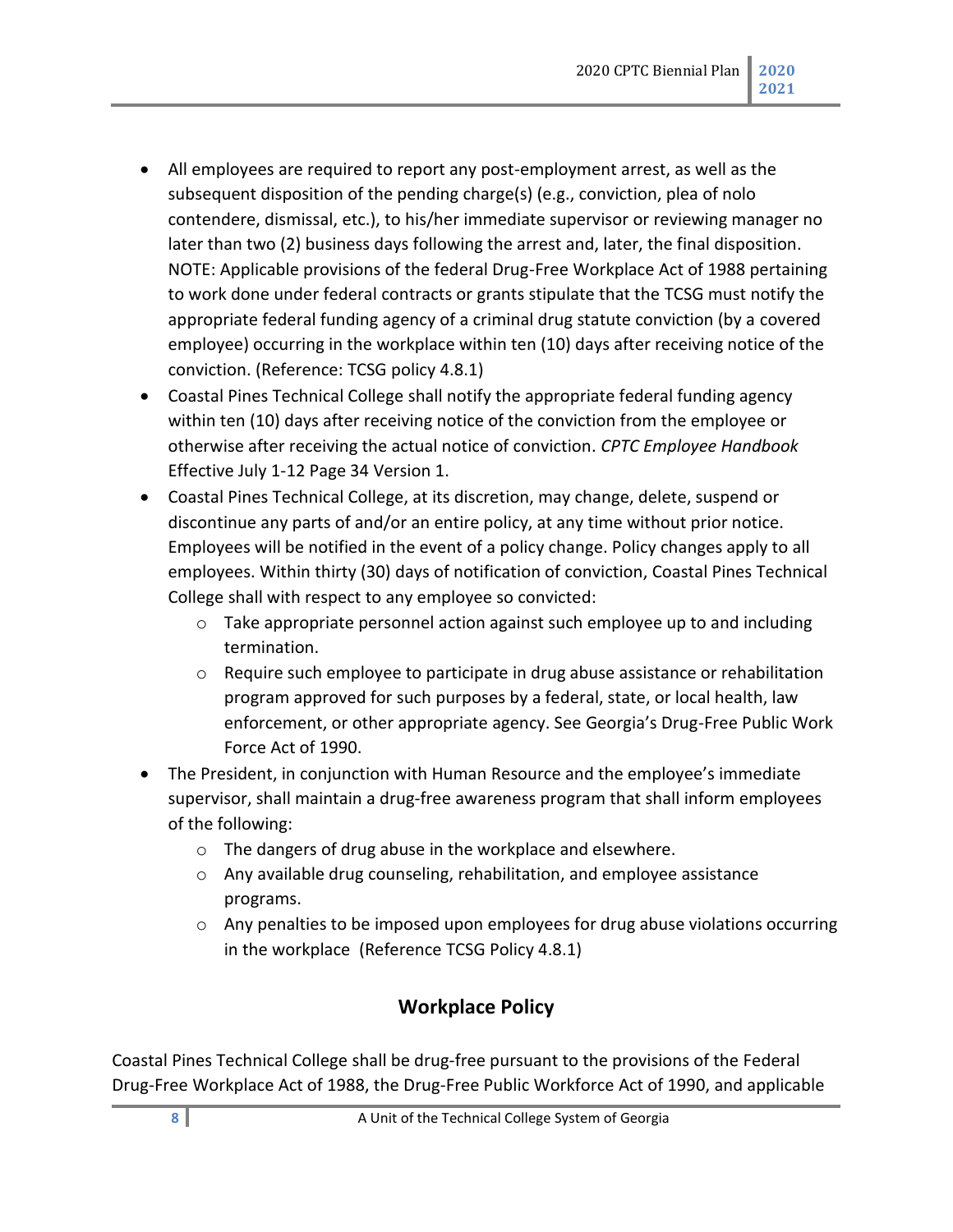State law. It is expressly prohibited for any CPTC employee to engage in the unlawful manufacture, distribution, dispensation, possession, or use of illegal drugs, unauthorized drugs, inhalants, or other controlled substances (as defined in(O.C.G.A.§16-13-21) while performing state business, e.g., while performing assigned duties and responsibilities on State premises or worksites, while traveling in a State leased or rental vehicle, or a personal vehicle upon which the State is providing or could provide a mileage reimbursement, while traveling commercially, etc. NOTE: Using another person's prescription drug(s)/medication(s) is prohibited as this activity is illegal under Georgia laws. Violation of this policy and/or applicable provisions of the policy will result in positive disciplinary actions up to and including dismissal from employment. (Reference TCSG Policy 4.8.1)

<span id="page-8-0"></span>

| Year | <b>Incidents in Work Place</b> | <b>Outcomes</b> |
|------|--------------------------------|-----------------|
| 2018 |                                |                 |
| 2019 |                                |                 |
| 2020 |                                |                 |
| 2021 |                                |                 |

#### **Human Resources Drug and Alcohol Incident Reports of Staff**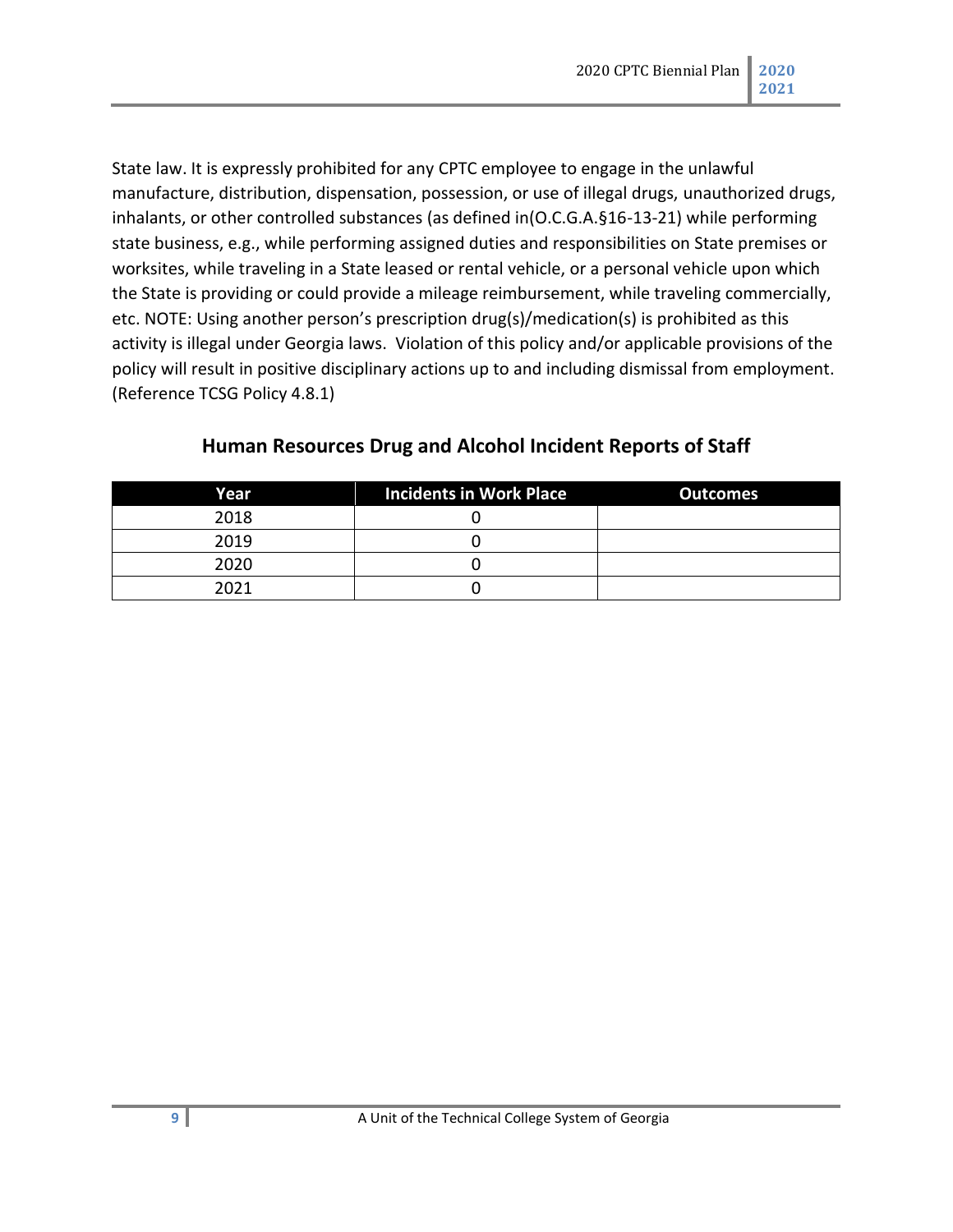#### **Coastal Pines Technical College Enforcement**

<span id="page-9-0"></span>Coastal Pines Technical College does have a sanctioned Police Department described below; however, the primary sources on campus that enforce the alcohol and drug policies are the Student Affairs and Human Resources Departments. The Human Resources Department handles employee interventions and/or sanctions. It is the primary responsibility of the Vice President for Student Affairs or Designee to assess instances of infractions by students and to determine sanctions. The Employee Assistance Program and the Counseling and Special Services provide resources to employees and students of CPTC.

#### **Coastal Pines Technical College's Campus Police**

<span id="page-9-1"></span>Coastal Pines Technical College is committed to a safe educational environment for students and a safe working environment for faculty and other staff. CPTC has a security officer on campus during the hours students occupy the buildings. For an emergency requiring immediate assistance please dial 911. For non-emergency assistance:

- Alma: 912-427-1890
- Baxley: 912-427-1890
- Camden: 912-427-1890 or College of Coastal Georgia Campus: 912-510-3300
- Golden Isles: 912-427-1890
- Hazlehurst: 912-427-1890
- Jesup: 912-427-1890
- Waycross: 912-427-1890

Any student desiring to be escorted to their vehicle in a CPTC parking area should check-in with the front desk or your instructor for assistance. Special arrangements to and from a vehicle for parking or assistance will be considered on a case-by-case basis. In order to obtain assistance please contact your instructor, security staff, or the administrator on duty.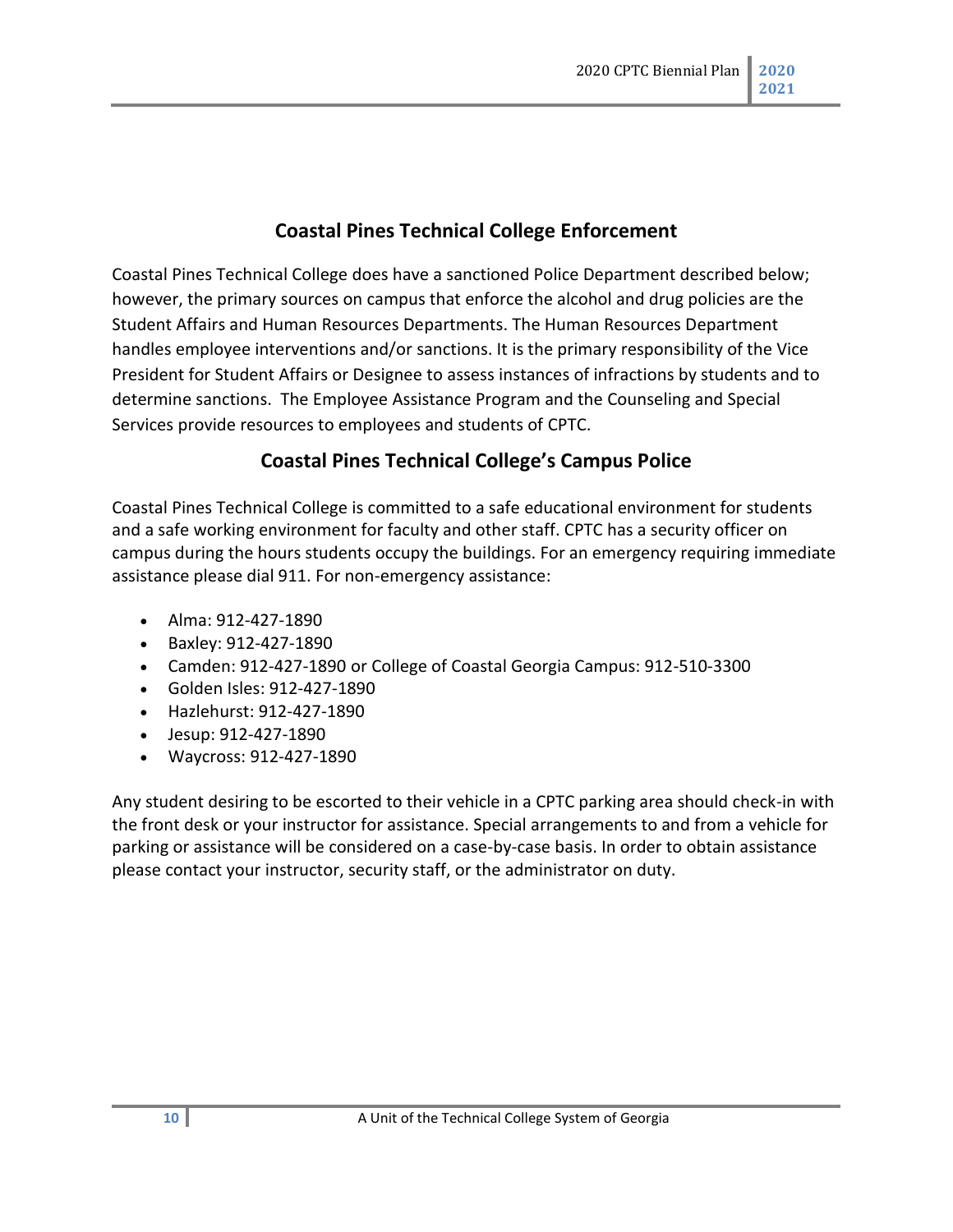# **CPTC Health and Wellness Program**

"Drug and Alcohol Abuse Education"

#### **Campus/Student Life**

<span id="page-10-1"></span><span id="page-10-0"></span>As a non-residential institution, Coastal Pines Technical College expects that the student will normally secure medical services through a private physician. In case of a serious accident or illness, Coastal Pines Technical College will refer a student to the nearest hospital for emergency care. It is understood that the student or parent will assume full responsibility for the cost of such emergency care at the hospital including ambulance charges, if in the opinion of the school authorities such service is necessary.

#### **Drug-Free Schools and Communities Act**

<span id="page-10-2"></span>The possession or the attempted or actual sale, furnishing or use of alcohol, or any illegal, dangerous, or controlled drugs on the College premises or at any College-sponsored event is prohibited. Title 20-1 of the Official Code of Georgia Annotated states that any student of a public educational institution who is convicted, under the laws of the state, the United States, or any other state, of any felony offense involving the manufacture, distribution, sale, possession, or use of marijuana, a controlled substance, or a dangerous drug shall as of the date of conviction be suspended from the public educational institution in which such person is enrolled.

Except for cases in which the institution has previously taken disciplinary action against a student for the same offense, such suspension shall be effective as of the date of conviction, even though the educational institution may not complete all administrative actions necessary to implement such suspension until a later date. Except for cases in which the institution has already imposed disciplinary sanctions for the same offense, such suspension shall continue through the end of the term, semester, or other similar period for which the student was enrolled as of the date of conviction. The student shall forfeit any right to any academic credit otherwise earned or earnable for such term, semester, or other similar period; and the educational institution shall subsequently revoke any such academic credit that is granted prior to the completion of administrative actions necessary to implement such suspension.

#### **Federal Regulations**

<span id="page-10-3"></span>Federal regulations require institutions participating in Federal Student Aid programs to provide its students, staff and faculty information pertaining to the prevention of drug and alcohol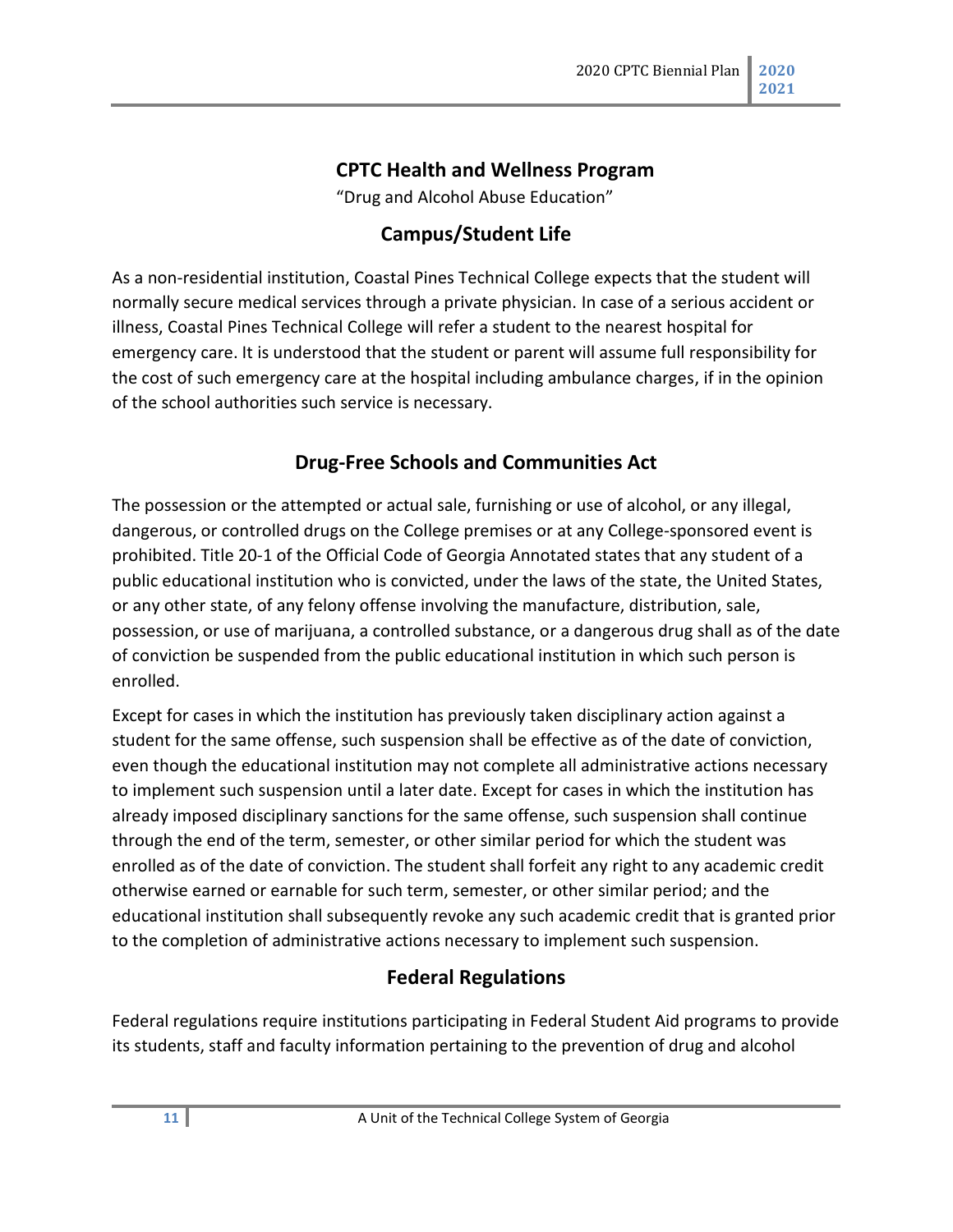abuse. Students and employees are expected to dress and act in a businesslike manner while attending classes and while 'on-the-job'.

At the discretion of the school administration, a student or employee may be dismissed from school or employment for serious incident or repeated incident of an intoxicated or drugged state of behavior, possession of drugs or alcohol upon school premises, possession of weapons upon school premises, behavior creating a safety hazard to other persons at school, disobedient or disrespectful behavior to other students, an administrator, or faculty member, failure to conform to building or administrative policies; including failure to uphold financial obligations, or any other stated or determined infractions of conduct.

Any student or employee convicted of a drug or alcohol crime may be dismissed from school or employment immediately. Possession, distribution, or use of alcohol or illicit substances on school premises may bring immediate expulsion or employment termination. Furthermore, the institution may report the incident to local law enforcement.

#### **Standards of Conduct**

- <span id="page-11-0"></span>• Consumption of alcohol is prohibited on all campuses and externship/clinical sites.
- Drug usage, other than over-the-counter drugs and prescription medications used in accordance with a doctor's prescription, is prohibited while serving as an employee or student representative of the Institution, whether on‐ or off‐campus.
- The unlawful use, possession, manufacture, or distribution of controlled substances on any campus or externship/clinical site is strictly prohibited.
- The operation of any vehicle or machinery for Institution business while under the influence of alcohol or drugs is strictly prohibited.
- The sale of drugs or alcohol on any campus or externship/clinical site is prohibited.

# **Official Code of Georgia Annotated**

<span id="page-11-1"></span>Title 20-3-2 of the Official Code of Georgia Annotated specifies that any student organization functioning in conjunction with, incidental to, or at any technical colleges, which through its officers, agents, or responsible members knowingly permits or authorizes the sale, distribution, serving, possession, consumption, or use of marijuana, a controlled substance, or dangerous drug at any affair, function, or activity of that student organization, social or otherwise, which such sale, distribution, serving, possession, consumption, or use is not in compliance with the laws of this state shall have its recognition as a student organization withdrawn:

• Shall be expelled from campus for a minimum of a calendar year from the year of determination of guilt, and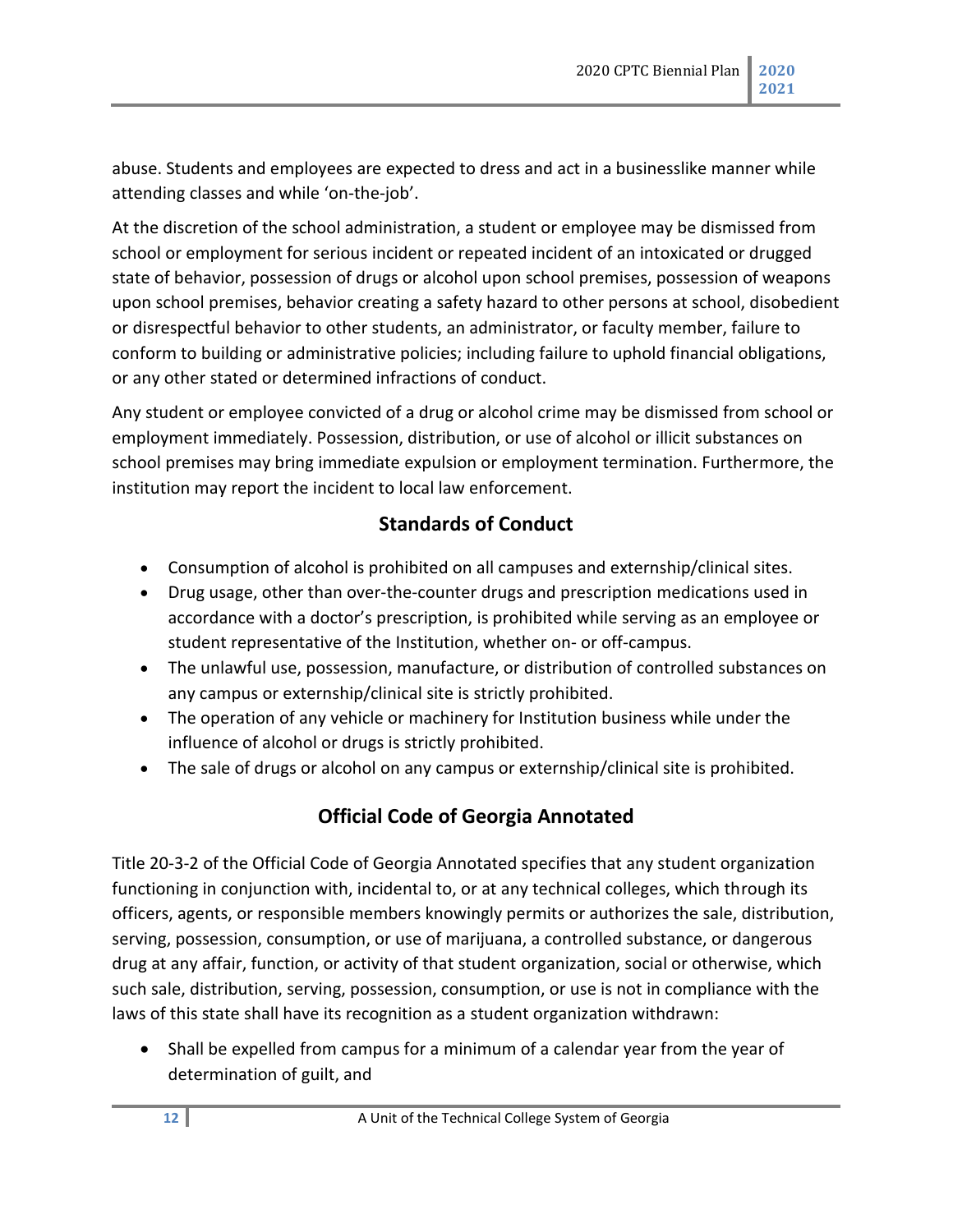- Shall be prohibited from the use of all property and facilities of the institution with which it is affiliated or with which it operates, with any and all leasing, possession, or use agreements respecting the student organization's use of institutional property to be terminated by operation of law for any such knowing, permission, or authorization of the unlawful actions defined in the Code section,
- Subject to the administrative review and hearing procedures set forth in this code section.

#### **CPTC Drug Free Campus Program**

<span id="page-12-1"></span><span id="page-12-0"></span>Drug-Free Campus Program: Covered during new hire orientations, as well as annual communications to employees and covered in New Student Orientation as well as emailed each semester to all students.

In accordance with the Drug-Free Schools and Communities Act Amendments of 1989, Coastal Pines Technical College (CPTC) provides the following information to provide a campus environment free of illicit drug use and alcohol abuse and to prevent the abuse of alcohol and drugs by students and employees.

No student may engage in the unlawful manufacture, possession, use or distribution of illicit drugs and alcohol on the Coastal Pines Technical College's property or as part of any of its sponsored activities.

Such unlawful activity may be considered sufficient grounds for serious punitive action, including expulsion. Disciplinary sanctions for students convicted of a felony offense involving alcohol or the manufacture, distribution, sale, possession or use of marijuana, controlled substances or other illegal or dangerous drugs shall be immediate suspension and denial of further state and/or federal funds from the date of conviction. Specifically in the case of a drug related offense, the student shall minimally be suspended for the remainder of the term and forfeit all academic credit for that period.

Coastal Pines Technical College shall notify the appropriate state/federal funding agency within 10 days after receiving notice of the conviction from the student or otherwise after receiving the actual notice of conviction.

Within 30 days of notification of conviction, the Technical College shall with respect to any student so convicted:

1. Take additional appropriate action against such student up to and including expulsion as it deems necessary.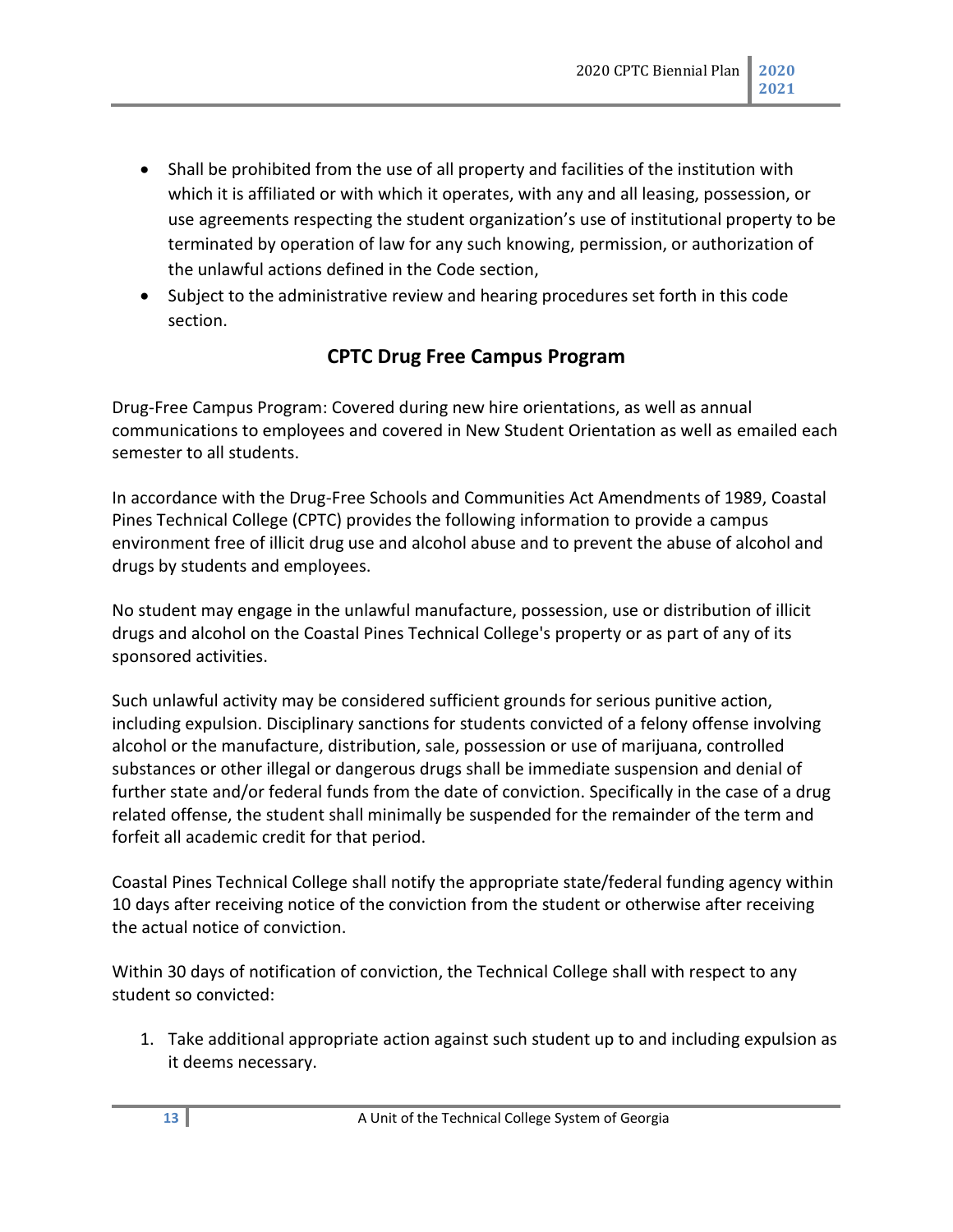2. Provide such student with a description of any drug or alcohol counseling treatment, or rehabilitation or re-entry programs that are available for such purposes by a federal, state or local health, law enforcement or other appropriate agency.

Coastal Pines Technical College is responsible for ensuring the development and implementation of a drug free awareness program to inform students of the following:

- 1. The dangers of drug and alcohol abuse on the campus and elsewhere.
- 2. Any available drug and alcohol counseling, rehabilitation and assistance programs.
- 3. Any penalties to be imposed upon students for drug and alcohol abuse violations occurring on the campus.

#### <span id="page-13-0"></span>Criminal Sanctions

Under Georgia and federal law, it is a crime to possess, manufacture, sell, or distribute illegal drugs. As required by federal regulations, charts at the current Safe and Secure Web site detail federal penalties for drug trafficking and state sanctions for the unlawful possession or distribution of illicit drugs.

Federal sanctions for the illegal possession of drugs include imprisonment up to 1 year and/or a minimum fine of \$1,000 for a first conviction; imprisonment for 15 days to 2 years and a minimum fine of \$2,500 for a second drug conviction; and imprisonment for 90 days to 3 years and a minimum fine of \$5000 for a third or subsequent drug conviction. For possession of a mixture or substance which contains a cocaine base, federal sanctions include 5 to 20 years in prison and a minimum fine of \$1000 for a first conviction if the mixture or substance exceeds 5 grams, for a second conviction if the mixture or substance exceeds 3 grams, and for a third or subsequent conviction if the mixture or substance exceeds 1 gram. Additional possible penalties for the illegal possession of drugs are forfeiture of real or personal property used to possess or to facilitate possession of a controlled substance if the offense is punishable by more than 1 year imprisonment; forfeiture of vehicles, boats, aircraft, or any other conveyance used, or intended for use, to transport or conceal drugs; civil fine up to \$10,000 per violation; denial of federal benefits, such as student loans, grants, contracts, and professional and commercial licenses for up to 1 year for the first and up to 5 years for a second or subsequent offense; successful completion of a drug treatment program; community service; and ineligibility to receive or purchase a firearm.

Georgia law prohibits the purchase or possession of alcohol by a person under the age of 21, or the furnishing of alcohol to such a person. Driving under the influence of alcohol or other drugs also is illegal. It is against Georgia law, under certain circumstances, to walk and be upon a roadway while under the influence of alcohol or other drugs. The punishment for these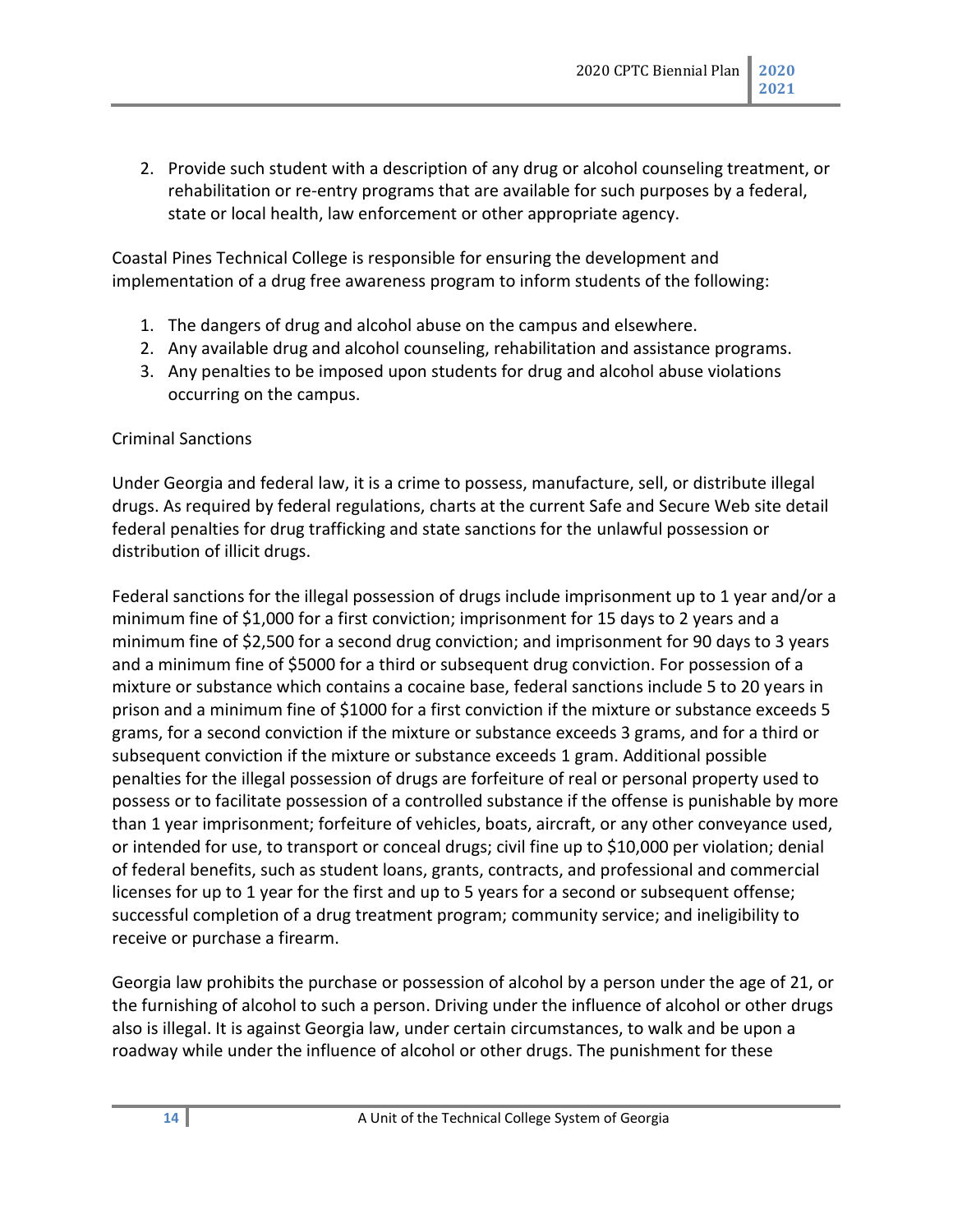offenses may include imprisonment, payment of fine, mandatory treatment and education programs, community service, and mandatory loss of one's driver's license.

The use, possession, manufacture, distribution, dispensing, and trafficking of illegal drugs is prohibited by federal law. Strict penalties are provided for drug convictions, including mandatory prison terms for many offenses. The following information, although not complete, is an overview of potential federal statutory maximum penalties.

However, precise federal sentencing is governed by the Federal Sentencing Guidelines. Please note that sentencing under these guidelines can result in penalties that are more severe than the federal statutory maximums and which are more severe than the penalties imposed under state law under certain circumstances.

A federal drug conviction may result in the denial of federal benefits, such as student loans, grants, contracts, and professional and commercial licenses, up to one year for first offense, up to five years for second and subsequent offenses [21 U.S.C. sec. 853]. Moreover, any person convicted of a federal drug offense punishable by more than one year in prison will forfeit personal and real property related to the violation, including homes, vehicles, boats, aircraft, or any other personal belongings  $[21 \, \text{U.S.C. sec. } 853(a)(2), 881(a)(7)$  and  $881(a)(4)$ ].

Further, persons convicted on federal drug trafficking within 1,000 feet of Coastal Pines Technical College may face penalties of prison terms and fines that are twice as high as regular penalties for the offense, with a mandatory prison sentence of at least one year {921 U.S.C. sec. 845(a)].

<span id="page-14-0"></span>Disciplinary Sanctions Imposed by Student Code of Conduct

In compliance with the Technical System of Georgia (TCSG) State Board Policy, Coastal Pines Technical College has established and maintains a system of student discipline that is fair and efficient and carries out the TCSG policies which can be found at [www.tcsg.org.](http://www.tcsg.org/) Coastal Pines Technical College recognizes its responsibility to provide an atmosphere conductive to educational activity. With these principles in mind, the Coastal Pines Technical College establishes a Student Code of Conduct which is reviewed annually by the Student Leadership Committee.

While on institutional grounds, which includes school sponsored activities, institutional vehicles, and clinical affiliates, a student shall not possess, sell, use, transmit, or be under the influence of any narcotic drug, hallucinogenic drug, amphetamine, barbiturate, marijuana, alcoholic beverage, or intoxicant of any kind. The unlawful possession, use, or distribution of illicit drugs and alcohol on campus, in any facility, or at any function of Coastal Pines Technical College is prohibited and may be considered sufficient grounds for serious punitive action,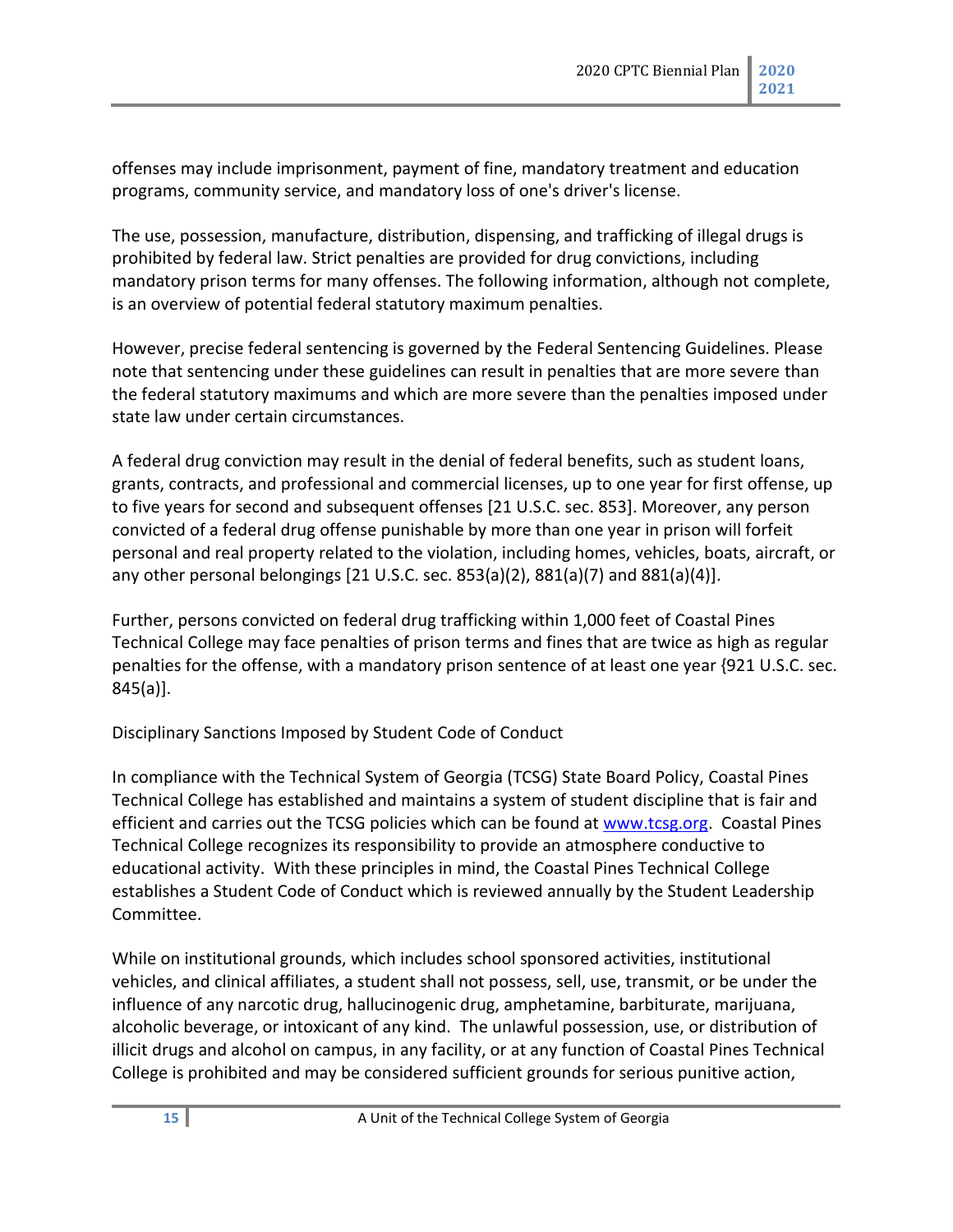including expulsion, and may be punishable by local, state, and federal law, which may include a fine, prison term, or both.

Coastal Pines Technical College will impose sanctions on students that violate institutional policy on unlawful possession, use, or distribution of illicit drugs and alcohol by: (1) Temporary or permanent dismissal and (2) Referral for prosecution. Note: Use of a drug as prescribed by a medical prescription written specifically for the user by a registered medical practitioner shall not be considered a violation of this rule.

Disciplinary sanctions for students convicted of a felony offense involving alcohol or the manufacture, distribution, sale, possession or use of marijuana, controlled substances or other illegal or dangerous drugs shall be immediate suspension and denial of further state and/or federal funds from the date of conviction. Specifically in the case of a drug related offense the student shall minimally be suspended for the remainder of the semester and forfeit all academic credit for that period.

#### **Students and Employees Receive information about Drug and Alcohol Policy:**

- Information on drug and alcohol abuse prevention and a description of the health risks associated with illicit drug, alcohol and tobacco use
- A description of any drug and alcohol counseling, treatment, or rehabilitation programs available to students and employees
- Standards of conduct that clearly prohibit, at a minimum, the unlawful possession, use, or distribution of drugs and alcohol by students and employees on the school's property, or as part of the school's activities
- A clear statement that the school will impose sanctions on students and employees for violations of the standards of conduct (consistent with local, state, and federal law) and a description of these sanctions, up to and including expulsion, termination of employment, and referral for prosecution.
- A description of the sanctions under local, state, and federal law for unlawful possession, use, or distribution of illicit drugs and alcohol.

#### **Distributes information and materials to all students and employees via:**

E-mail

- Employees annually during Fall Semester
- First week of each semester for all students (returning and new students) Printed materials
	- New employees at new employee orientation
	- New students at new student orientation

Online Orientation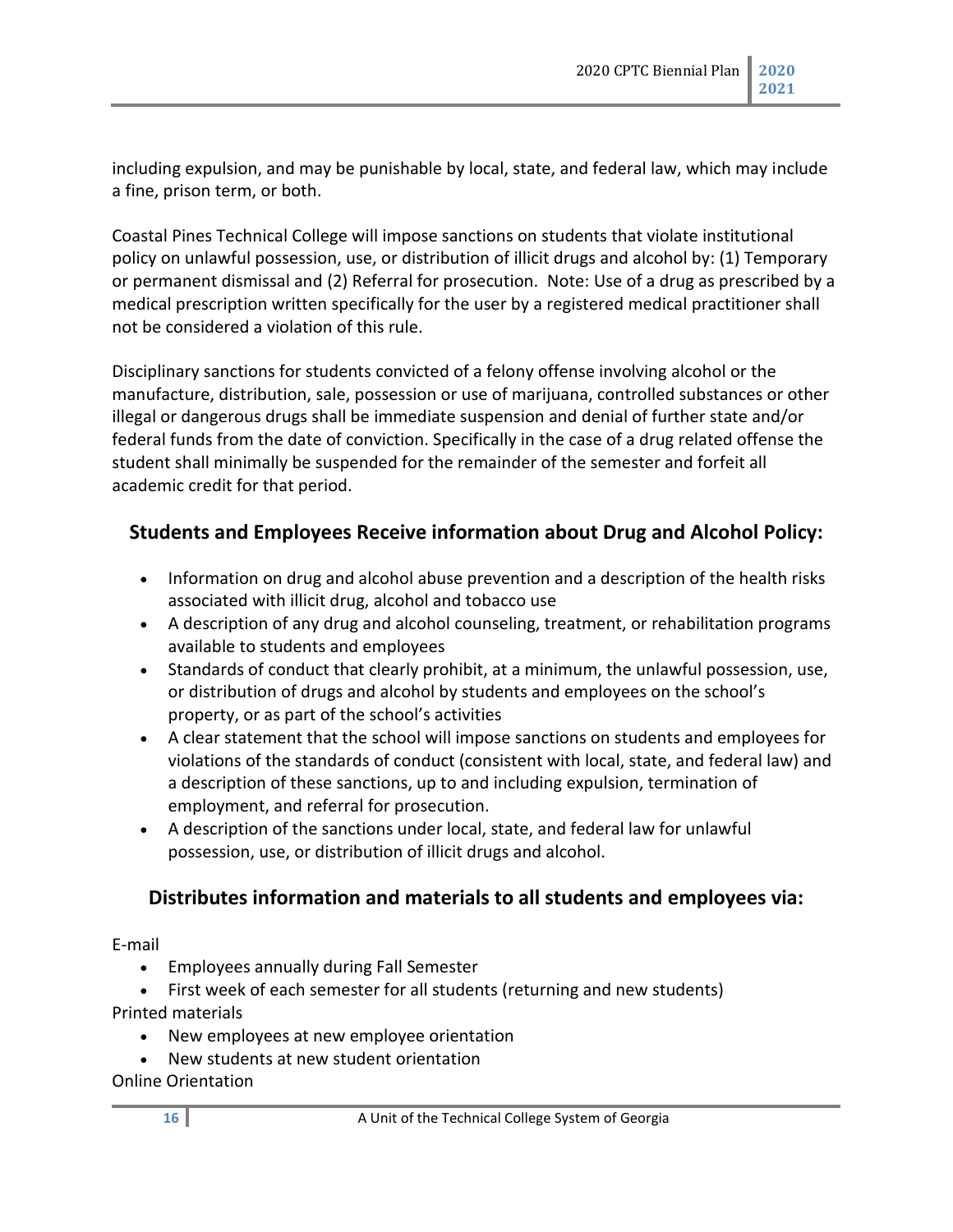• New students at online orientation

#### Website

• Information maintained on school website

Staff Development

• All employees at annual staff development training

#### **Alcohol and Substance Abuse Information on Health Risks Distributed**

<span id="page-16-0"></span>Counseling and Special Services Team distributes alcohol and substance abuse information pamphlets and promotional items throughout the academic year at New Student Orientation, Student Activity days, and organizational functions for students. Notices of these times are posted throughout the campus and on plasma screens in student areas around the campuses.

Coastal Pines Technical College provides literature on drug and alcohol abuse prevention, including health risks associated with drug and alcohol abuse, legal sanctions imposed for violation of code of conduct, and information on counseling and referral services.

#### Health and Wellness - [Services | coastalpines.edu](http://www.coastalpines.edu/mycptc/health-and-wellness/)

<span id="page-16-1"></span>Health Risks Associated with the Use of Illicit Drugs and the Abuse of Alcohol

- The use of illicit drugs and the abuse of alcohol can, and in many instances, very probably will, lead to serious health problems, chemical dependency, deterioration of the quality of life, and, if untreated, early death.
- Cocaine provides a short-lived "high" followed by depression, paranoia, anxiety, guilt, anger and fear. It can cause rapid physical and psychological addiction. In some instances, cocaine may cause a heart attack or sudden death, even on the first use.
- The dangers of this highly addictive drug and its close derivative, "crack", are evidenced daily through the news media. Overdose of cocaine (or other stimulants) can cause agitation, increase in body temperature, hallucinations, convulsions and possible death.
- Marijuana, like cocaine, provides a short-term high, and like cocaine, is addictive. While the "high" may last only a short time, traces remain in the body for a month or more, inhibiting short-term memory, reducing reaction time and impairing visual tracking. It may also cause an inability to abstract and understand concepts. In some instances it can depress the immune system, increase the risk of heart attack, contribute to lung diseases, and infertility. Marijuana and other cannabis can cause euphoria, relaxed inhibitions, increased appetite and disoriented behavior. Overdose can cause fatigue, paranoia and possible death.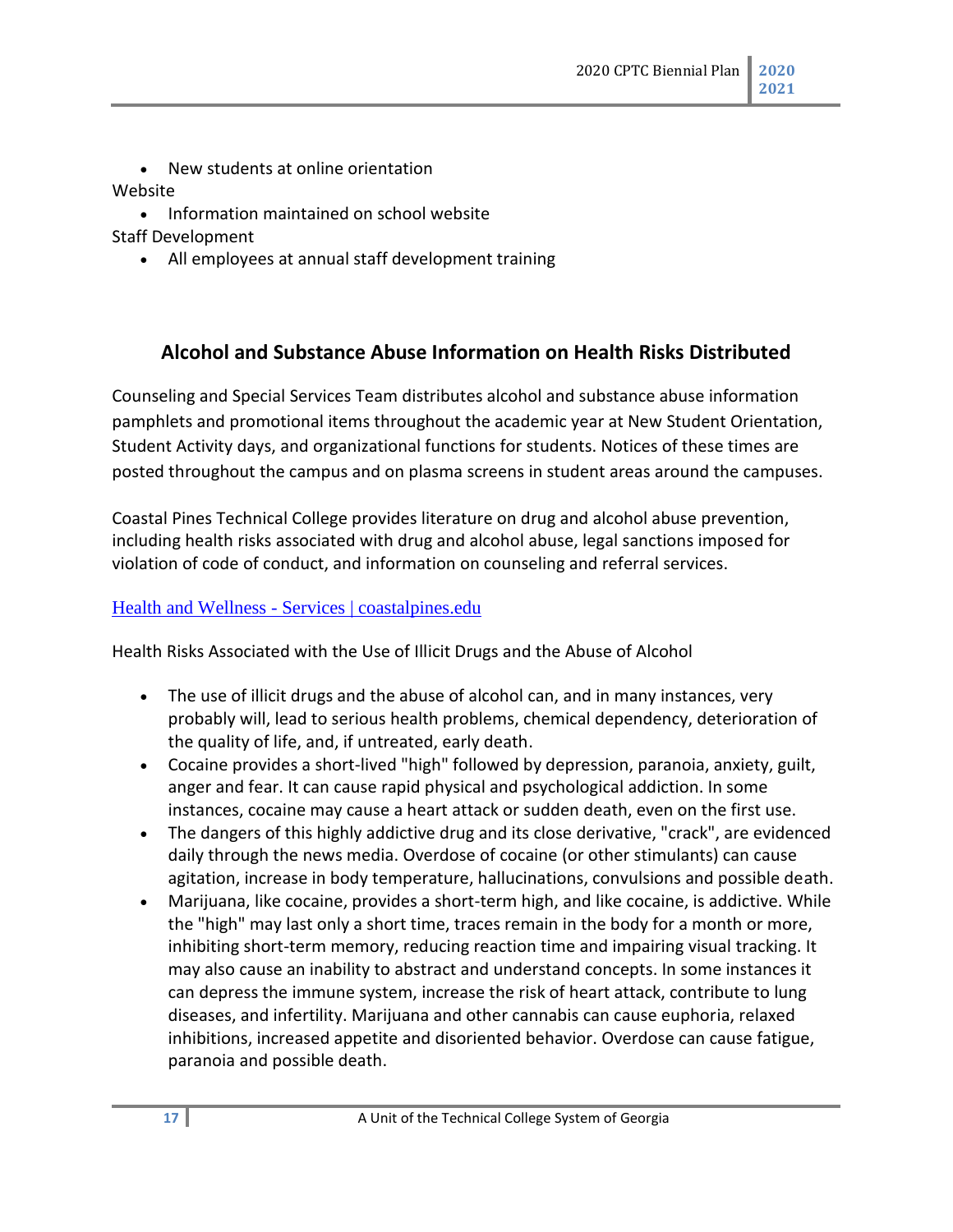- Depressants such as barbiturates, chloral hydrate, benzodiazepines, etc., can cause slurred speech, disorientation and drunken behavior without the odor of alcohol. Overdose can cause shallow respiration, clammy skin, dilated pupils, weak and rapid pulse, coma, and possible death.
- Hallucinogens such as LSD, Mescaline and Peyote, amphetamine variants, etc., can cause illusions and hallucinations, and poor perception of time and distance. Overdose can cause longer, more intense illusionary hallucinatory episodes, psychosis and possible death.
- Narcotics such as opium, heroin, morphine, and codeine can cause euphoria, drowsiness, respiratory depression, constricted pupils and nausea. Overdose of narcotics can cause slow and shallow breathing, clammy skin, convulsions, coma and possible death.
- Prescription drugs, used improperly, can cause tired-ness, or hyperactivity, impaired reflexes, brain damage, and, in some instances, addiction or death.
- Alcohol, used abusively, will impair judgment, result in anxiety, feelings of guilt, depression and isolation. Prolonged use may cause liver and heart disease, cancer, and psychological problems and dependency in the form of alcoholism. Alcohol used by pregnant women is the leading preventable cause of mental retardation in children.

#### <span id="page-17-0"></span>Health risks associated with Tobacco Use

- Lung cancer is the leading cause of cancer death in the United States for both men and women. (Source: *Cancer Facts & Figures 2013)*
- Lung cancer is the most preventable form of cancer death in our society. (Source: *Cancer Facts & Figures 2013*)
- Lung cancer estimates for 2013 (Source: *Cancer Facts & Figures 2013*):
- *New cases of lung cancer:*228,190 Males: 118,080 Females: 110,110
- *Deaths from lung cancer:*159,480 Males: 87,260 Females: 72,220
- Besides lung cancer, tobacco use also increases the risk for cancers of the mouth, lips, nasal cavity (nose) and sinuses, larynx (voice box), pharynx (throat), esophagus (swallowing tube), stomach, pancreas, kidney, bladder, uterus, cervix, colon/rectum, ovary (mucinous), and acute myeloid leukemia. (Source: *Cancer Facts & Figures 2013*)
- In the United States, tobacco use is responsible for nearly 1 in 5 deaths; this equals about 443,000 early deaths each year. (Source: *Cancer Facts & Figures 2013*)
- Tobacco use accounts for at least 30% of all cancer deaths and 87% of lung cancer deaths. (Source: *Cancer Facts & Figures 2013*)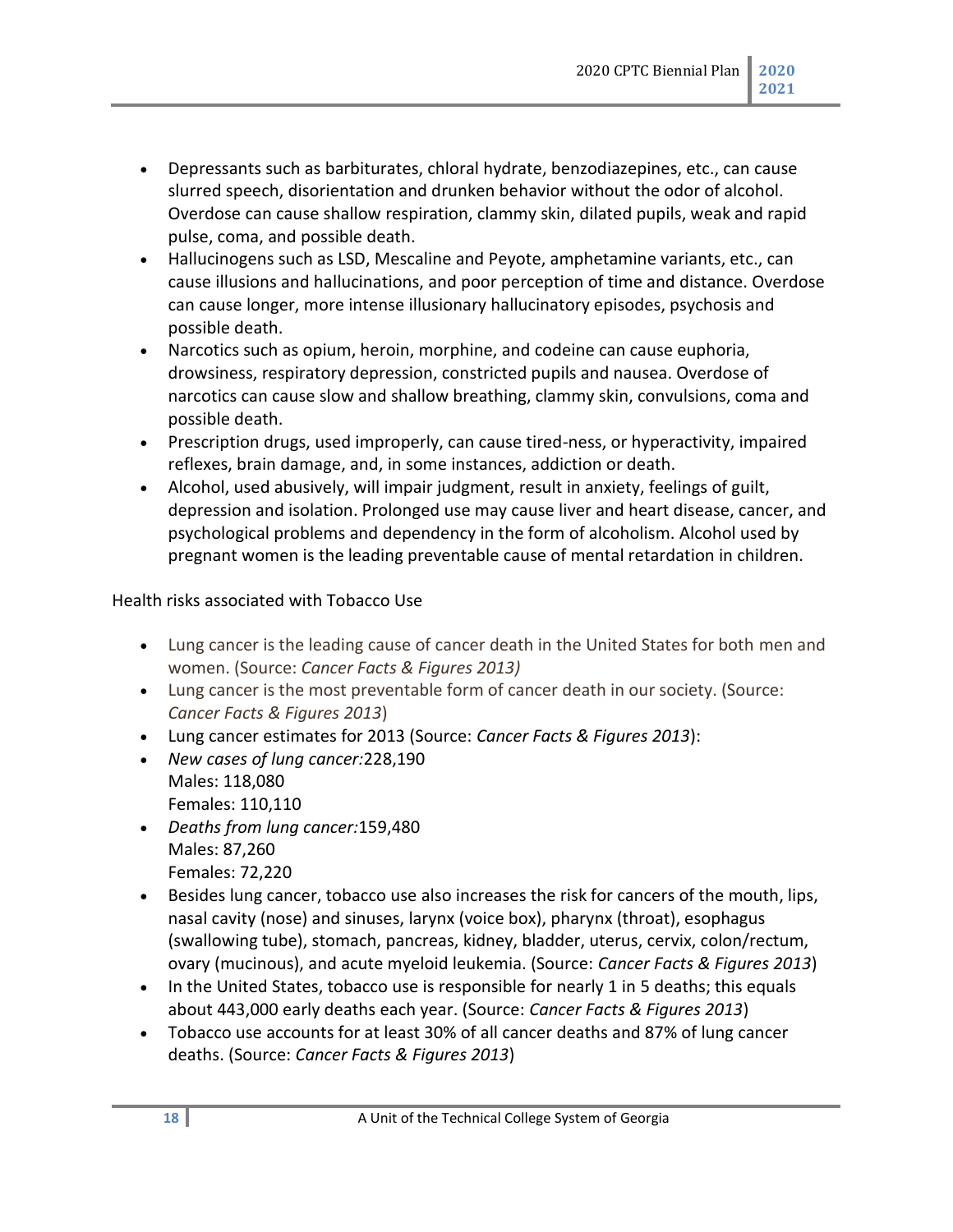- Cigarette use has declined dramatically since the release of the first US Surgeon General's Report on Smoking and Health in 1964. Even so, about 21.6% of men and 16.5% of women still smoked cigarettes in 2011, with about 78% of these people smoking daily. (Source: *Current cigarette smoking among adults – United States, 2011*)
- Cigarette smoking among adults age 18 and older who smoked 30 cigarettes or more a day went down significantly from 2005 to 2011 – from 12.6% to 9.1%. But the number of adults who smoke 1 to 9 cigarettes a day went up during this same time – from 16.4% to 22%. And still, nearly 44 million American adults smoke. (Source: *Current cigarette smoking among adults – United States, 2011*)

The use of tobacco in any form is prohibited on all Coastal Pines Technical College's campuses. Any violation will result in a disciplinary sanction.

<span id="page-18-0"></span>Drug and Alcohol Abuse Education Programs

A variety of counseling services and treatment centers are available throughout the state for anyone experiencing problems related to substance abuse. Although most counseling and treatment centers charge for their services, some programs are free of charge. Faculty, staff, and students should avail themselves of sources to identify the services or programs which most closely meet their specific needs.

Consistent with its educational mission, Coastal Pines Technical College provides useful and informative educational programs on drug/alcohol abuse. Counseling and Special Services sponsors workshops and lectures on alcohol and drug related issues to support and encourage healthy, productive lifestyles.

The following agencies can be contacted for assistance with drug/alcohol abuse related issues. Confidential help and services are available by contacting the following:

- A.C.E. Foundation #2 Dawson Ln. Ludowici GA 31316 (912) 545-9711
- AA Alcoholics Anonymous in Georgia, St. Paul's Episcopal Church, 745 S. Palm St. Jesup GA 31545 M&Th 6:00 p.m.
- AA Alcoholics Anonymous in Georgia 837 East Pine Street Jesup GA 31598 Everyday 8:00 p.m.
- Al Anon/Alateen Family Groups of Georgia 745 S. Palm St. Jesup GA 31545 M&Th 7:00 p.m.
- Appling Counseling Center, 755 South Main St., Baxley GA 31513, (912) 367-4614
- Bethesda House of Mercy ,1010 Mary St., Waycross GA 31501, (912)-283-8580
- Bridges of Hope Trust, 1326 Antioch Rd., Homerville GA 31634 ,(912) 487-2576
- Drug Abuse Services,1609 Newcastle Street , Brunswick GA 31520 , (912) 264-7340
- Drug-Free Wayne Co. Coalition 420 Cedar St. Jesup GA 31546 (912) 588-9747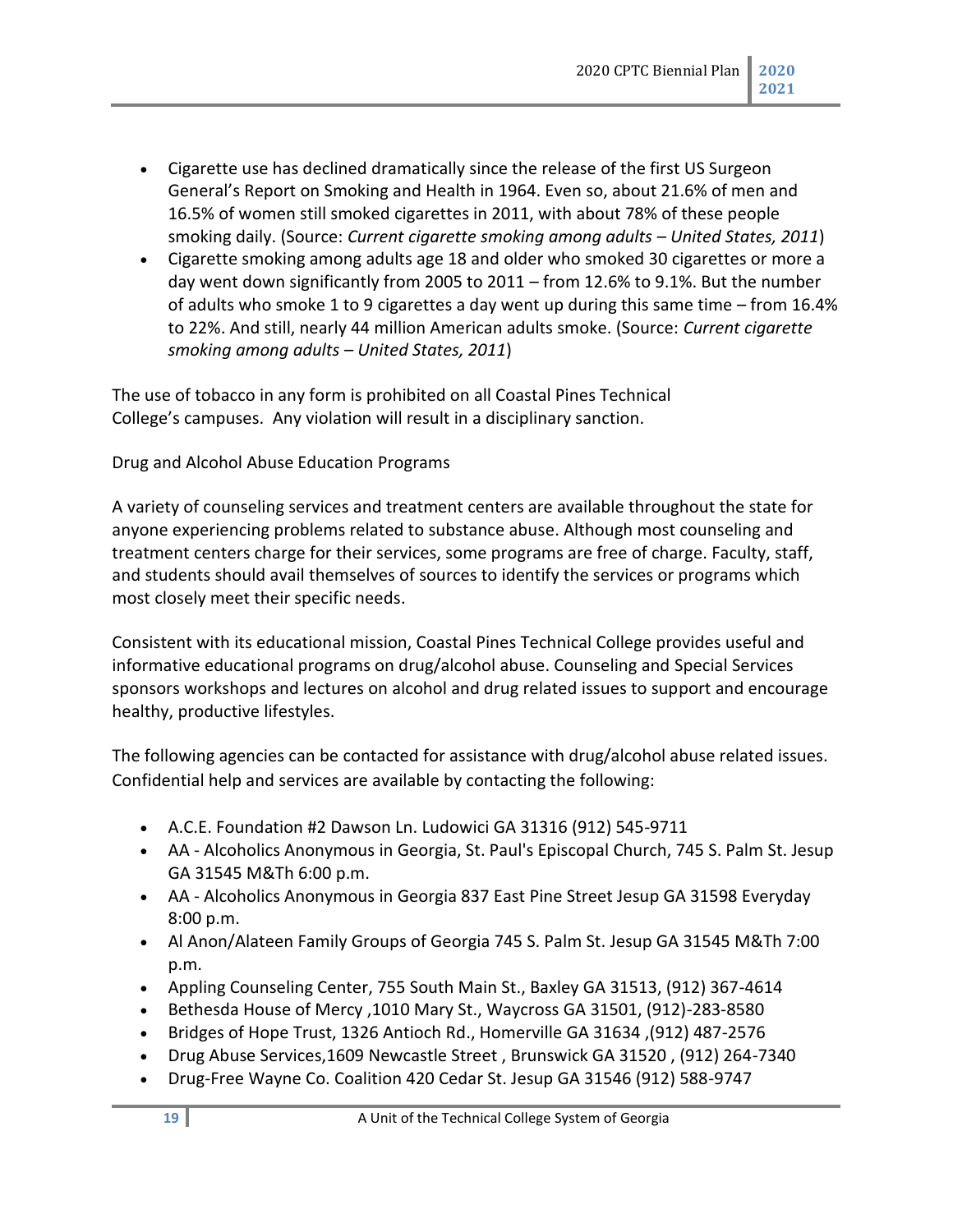- Focus Healthcare of Georgia, 2927 Demere Rd. , St. Simon's Is. GA 31522 , (800) 821- 7224
- Free Hart Center, 446 W. Plum St. , Jesup GA 31545 , (912) 530-7793
- Gateway Behavioral Health Services, 700 Charles Gillman Jr Ave., Kingsland GA 31548, (912)-576-4205
- Gateway Behavioral Health Services, 1113 E. Oglethorpe Hwy., Hinesville GA 31313, (912) 368-3502
- Gateway Behavioral Health Services , 3441 Cypress Mill Road , Brunswick GA 31520, (912)-264-0979
- John's Place-Pineland CSB/CSU , 4 West Altman St. , Statesboro GA 30458 (912) 764- 6129
- Narcotics Anonymous , 833 Pine St., Jesup GA 31545, (800) 334-3322
- Pineland/Wayne Service Center , 3850 S. Sunset Blvd. , Jesup GA 31545, (912) 427-4491
- Pineland Women's SA Day Services, 119 S. College St. ,Statesboro GA 30458 , (912) 764- 1817
- Recovery Connection Hotline (800) 993-3869
- SeaSide Health Services, 118 St. Clair Dr., St. Simon's Is. GA 31522, (912) 230-0204
- Teen Challenge of Middle Georgia, 3729 US Hwy. 441 S, Dublin GA 31021 , (478) 984- 5252
- The Fraser Center, 203 Mary Lou Dr. , Hinesville GA 31313, (912) 369-7777
- Unity Church of God, 1580 Sunset Blvd. , Jesup GA 31545 , (912) 530-6625
- Wayne Counseling Center, 244 Peachtree St. , Jesup GA 31545, (912) 427-9338

<span id="page-19-0"></span>For Employees Only

• State Health Benefit Plan Member Services (800) 610-1863

#### **Intervention/Prevention**

<span id="page-19-1"></span>Coastal Pines Technical College has several options available for students and staff members who maybe in need of alcohol and other drug abuse services. Local community health organizations are available to provide counseling for students and staff members. In addition, CPTC has an Employee Assistance Program for all employees and a Counseling and Special Services Director as well as outside referral agencies for students.

#### **ESPYR –Employee Assistance Program**

<span id="page-19-2"></span>To take advantage of the EAP, contact Espyr by calling 855-584-3588, or you may securely request services from the website [www.wspyr.com;](http://www.wspyr.com/) The EAP program is free and confidential, with your right to privacy protected within the bounds of the law. The EAP will not disclose to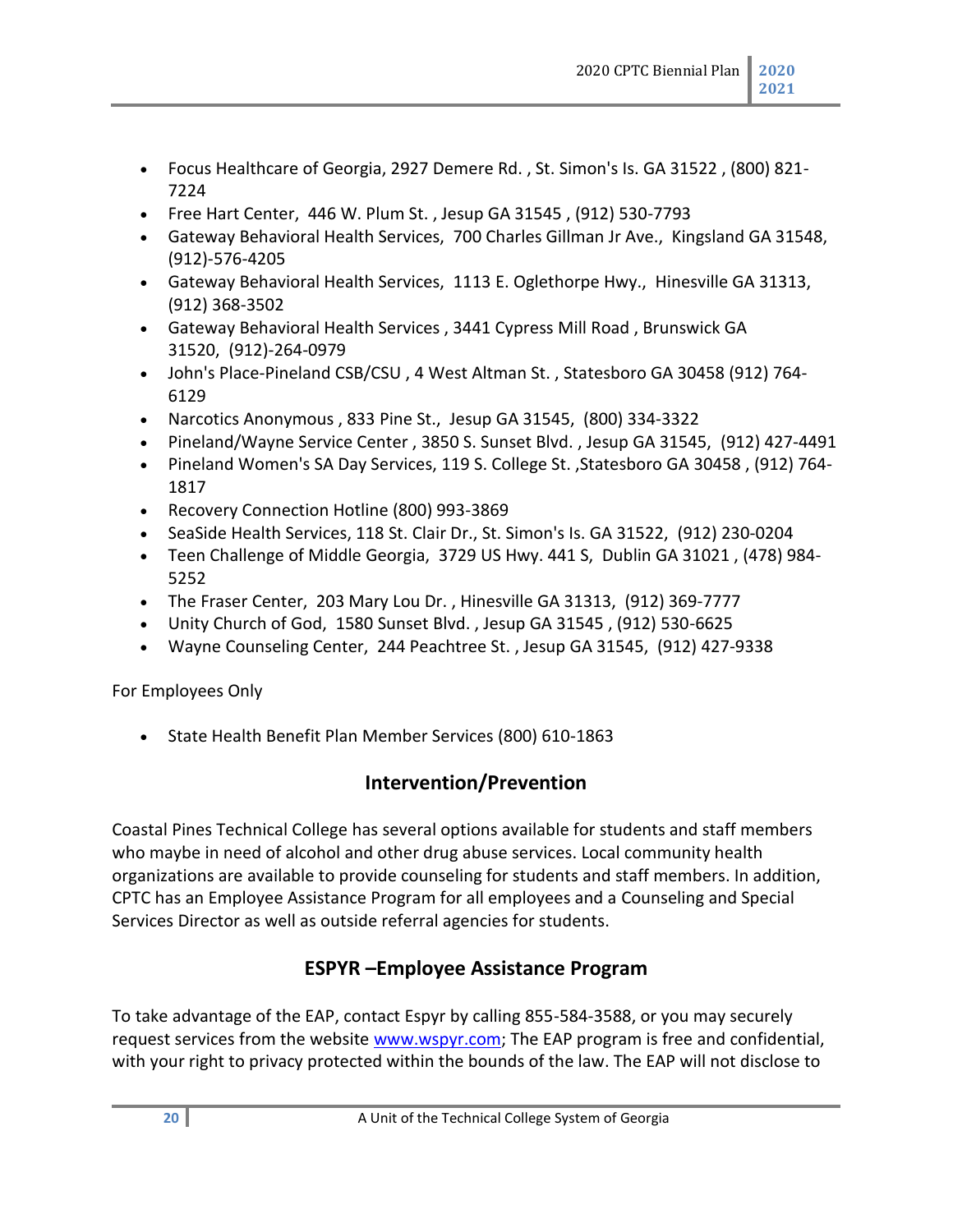us who uses the program, so we will not be aware you are using the services unless you choose to inform us.

The EAP offers many services to employees including:

- 24/7 access to services
- A large variety of on-line resources and programs
- No-cost counseling and referral services
- Work/Life services including no-cost consultations with attorneys, financial professionals, child and eldercare services specialists and others

EAP staff and counselors include psychologists, clinical social workers, marriage and family counselors, alcohol and drug counselors, attorneys, financial advisors and other professionals. EAP counselors are licensed mental health professionals. All have a master's degree or doctorate in their field of expertise.

#### **AlcoholEdu**

Coastal Pines Technical College has collaborated with EverFi, whose mission is to help students address critical life skills such as alcohol abuse prevention and sexual assault prevention in high schools and higher education institutions across the country. Each year over 1/2 million students complete these courses. As part of our comprehensive prevention efforts for new students, CPTC offers students AlcoholEdu enrollment any time during their time at CPTC. These online courses will empower students to make well-informed decisions about issues that affect your college years and beyond. These online courses are thoughtful, educated, and educating programs for adults committed to thinking about their life choices. More information about AlcoholEdu can be found at www.everfi.com.

Access to AlcoholEdu online courses is available at[: http://www.everfi.com/register.](http://www.everfi.com/register) EverFi is no longer used by TCSG as of 08/01/2021.

The National Clearinghouse for Alcohol and Drug Information is a website provided by the U.S. Department of Health and Human Services. There are links for different age groups, publications, news, and other resources. Look here for information on issues ranging from date rape drugs to binge drinking to HIV/AIDS prevention.

[Campus Drug Prevention-](https://www.campusdrugprevention.gov/)An organization committed to promoting the importance of prevention and its role in helping ensure the health and safety of our nation's colleges and universities.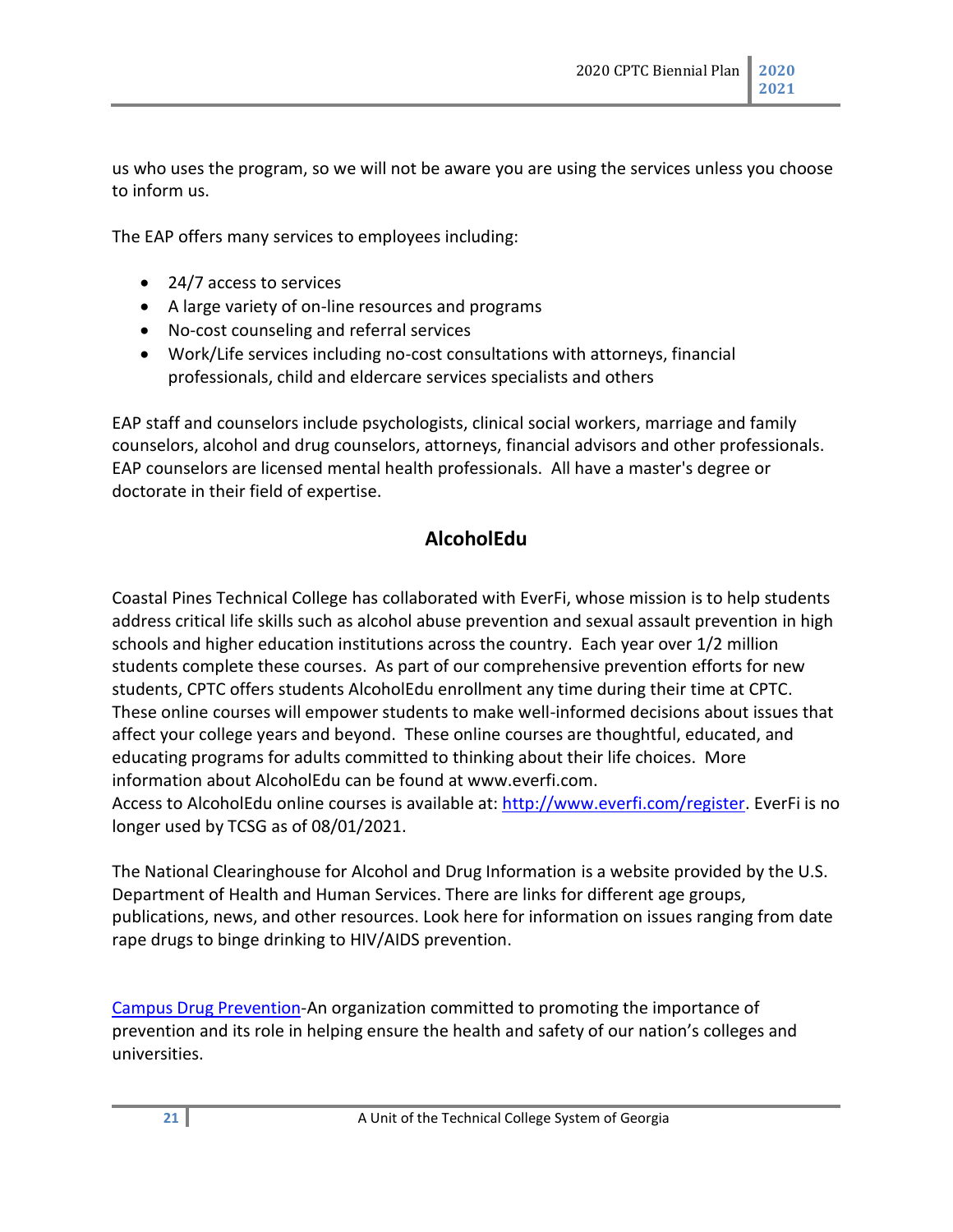[American College Health Association](http://www.acha.org/) - An organization of college and university health professionals. This is a site that has training and program information that everyone can use.

[FACE Truth and Clarity on Alcohol](http://web.archive.org/web/20031208183708/http:/www.faceproject.org/) - A nationally recognized Alcohol Advocacy, Media Advocacy, and Training Group. FACE works in the Alcohol Education arena promoting Alcohol Awareness and Responsible Alcohol Practices.

[Facts on Tap Alcohol and Your College Experience](http://web.archive.org/web/20031208183708/http:/www.factsontap.org/) - Tips for avoiding abuse of alcohol while at college

[ForReal.org Marijuana Education for Teens](http://web.archive.org/web/20031010200406/http:/www.freevibe.com/) - Straight forward advice on drug use for teens and young adults.

[Go Ask Alice! Alcohol, Nicotine, and Other Drugs](http://web.archive.org/web/20031208183708/http:/www.goaskalice.columbia.edu/Cat2.html) - Information site from Columbia University on the effects of alcohol, tobacco, and other drug addictions.

[HadEnough.org](http://web.archive.org/web/20031208183708/http:/www.cspinet.org/booze/hadenough/home/) - Site that gives information on the dangers of binge drinking and alcohol abuse among college students.

#### **Health and Wellness Resources**

<span id="page-21-0"></span>[CPTC Counseling Services](http://www.coastalpines.edu/services/counseling-special-services/)

[Crisis Line and Safe House of Central Georgia, Inc.](https://cl-sh.org/)

[Georgia Sex Offender Registry](http://gbi.georgia.gov/georgia-sex-offender-registry)

[Human Trafficking Hotline](http://www.coastalpines.edu/assets/1/7/Human_Trafficking_Flyer_Compressed.pdf)

[Georgia Department of Veterans Services](https://veterans.georgia.gov/)

[Georgia Department of Behavioral Health and Developmental Disabilities](https://dbhdd.georgia.gov/behavioral-health-services)

2020 [CPTC Annual Security Report](http://www.coastalpines.edu/assets/1/7/2020_Annual_Security_Report_-_Revised.pdf)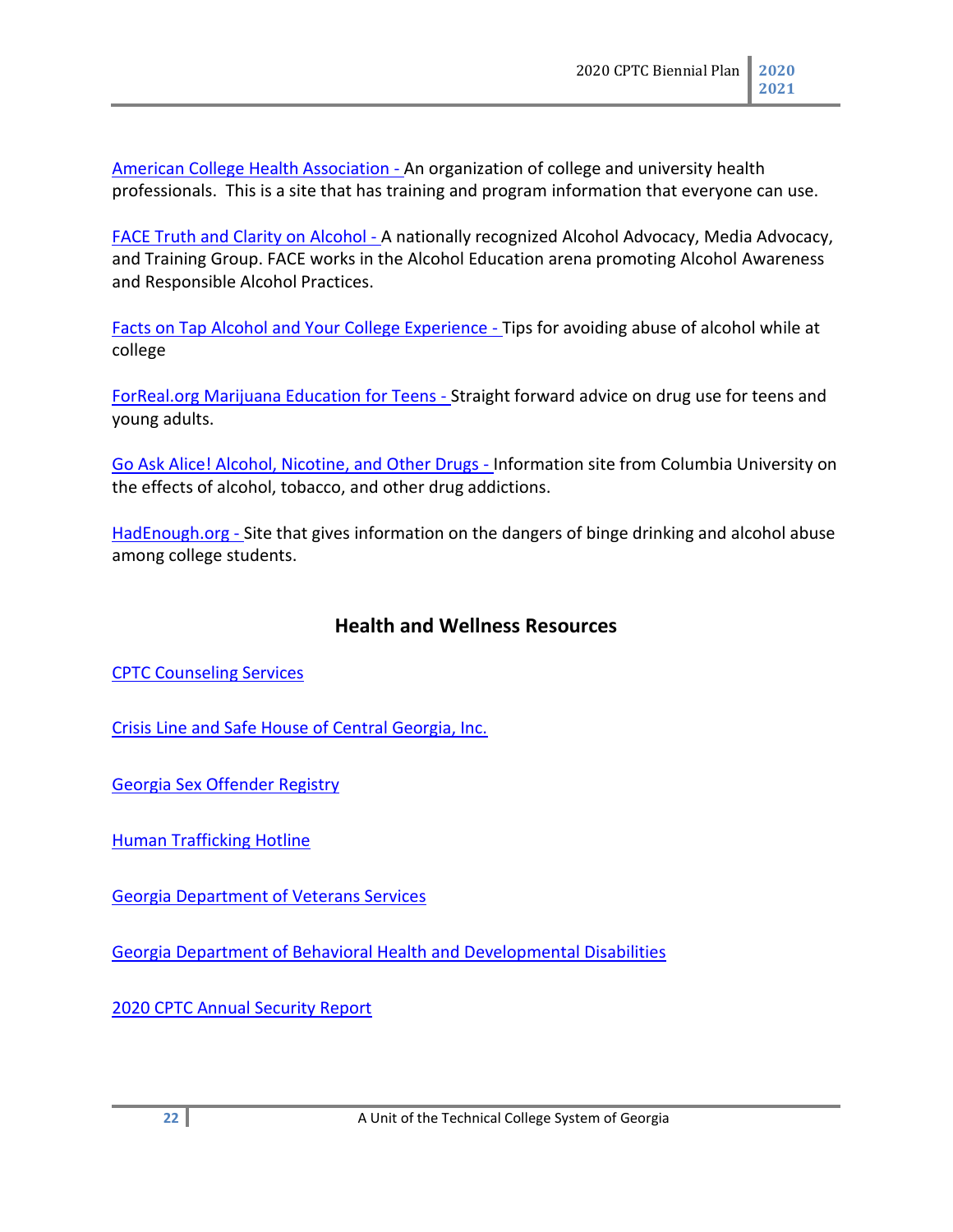# **Clery Act Drug and Alcohol Crime Statistics**

#### <span id="page-22-1"></span><span id="page-22-0"></span>Alma Site

| Type of Offense                               | On-Campus |      |      | Non-Campus Building |      |      | <b>Public Property</b> |      |      |  |
|-----------------------------------------------|-----------|------|------|---------------------|------|------|------------------------|------|------|--|
|                                               | 2018      | 2019 | 2020 | 2018                | 2019 | 2020 | 2018                   | 2019 | 2020 |  |
| Arrests and Referrals for Disciplinary Action |           |      |      |                     |      |      |                        |      |      |  |
| Drug Abuse Violations                         | 0         | 0    | 0    | 0                   | 0    | 0    | -0                     | 0    | 0    |  |
| Liguor Law Violations                         | 0         | 0    | 0    | 0                   | 0    | 0    | 0                      | 0    | 0    |  |

# <span id="page-22-2"></span>Baxley Site

| Type of Offense                               | On-Campus |      |      | Non-Campus Building |      |      | <b>Public Property</b> |      |      |  |
|-----------------------------------------------|-----------|------|------|---------------------|------|------|------------------------|------|------|--|
|                                               | 2018      | 2019 | 2020 | 2018                | 2019 | 2020 | 2018                   | 2019 | 2020 |  |
| Arrests and Referrals for Disciplinary Action |           |      |      |                     |      |      |                        |      |      |  |
| Drug Abuse Violations                         | 0         | 0    | 0    | - 0                 | 0    | 0    | 0                      | 0    | 0    |  |
| <b>Liquor Law Violations</b>                  | 0         |      | 0    |                     | 0    | 0    | 0                      |      |      |  |

### <span id="page-22-3"></span>Camden Site

| Type of Offense                               | On-Campus |      |      | Non-Campus Building |      |      | <b>Public Property</b> |      |      |  |
|-----------------------------------------------|-----------|------|------|---------------------|------|------|------------------------|------|------|--|
|                                               | 2018      | 2019 | 2020 | 2018                | 2019 | 2020 | 2018                   | 2019 | 2020 |  |
| Arrests and Referrals for Disciplinary Action |           |      |      |                     |      |      |                        |      |      |  |
| Drug Abuse Violations                         | 0         |      | -0   | 0                   | 0    | -0   | -0                     |      |      |  |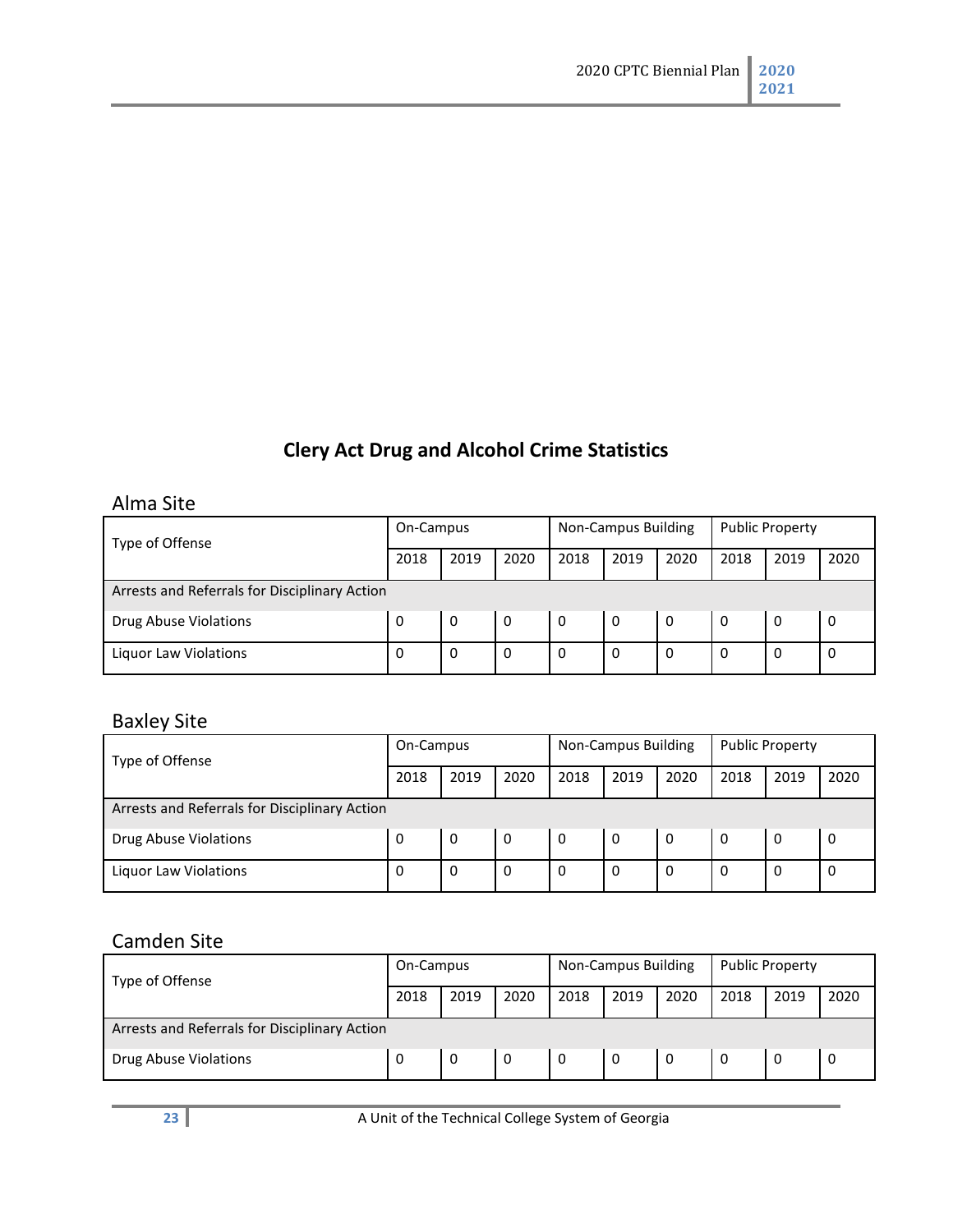2020 CPTC Biennial Plan **2020**

**2021**

| .<br>Liguor Law Violations |  |  |  |  |  |
|----------------------------|--|--|--|--|--|
|                            |  |  |  |  |  |

# <span id="page-23-0"></span>Golden Isles Site

| Type of Offense                               | On-Campus |      |              | Non-Campus Building |      |      | <b>Public Property</b> |      |      |  |
|-----------------------------------------------|-----------|------|--------------|---------------------|------|------|------------------------|------|------|--|
|                                               | 2018      | 2019 | 2020         | 2018                | 2019 | 2020 | 2018                   | 2019 | 2020 |  |
| Arrests and Referrals for Disciplinary Action |           |      |              |                     |      |      |                        |      |      |  |
| Drug Abuse Violations                         | 0         | 0    | $\mathbf{0}$ | 0                   | 0    | 0    | l 0                    | 0    | 0    |  |
| Liquor Law Violations                         | 0         |      | $\Omega$     | 0                   | 0    | 0    | 0                      | 0    | 0    |  |

#### <span id="page-23-1"></span>Hazlehurst Site

| Type of Offense                               | On-Campus |      |              | Non-Campus Building |      |      | <b>Public Property</b> |          |      |  |
|-----------------------------------------------|-----------|------|--------------|---------------------|------|------|------------------------|----------|------|--|
|                                               | 2018      | 2019 | 2020         | 2018                | 2019 | 2020 | 2018                   | 2019     | 2020 |  |
| Arrests and Referrals for Disciplinary Action |           |      |              |                     |      |      |                        |          |      |  |
| <b>Drug Abuse Violations</b>                  | 0         | 0    | $\mathbf{0}$ | 0                   | 0    | 0    | - 0                    | 0        | 0    |  |
| Liquor Law Violations                         | 0         |      | $\Omega$     | 0                   | 0    | 0    | 0                      | $\Omega$ | 0    |  |

# <span id="page-23-2"></span>Jesup Site

| Type of Offense                               | On-Campus |      |      | Non-Campus Building |      |      | <b>Public Property</b> |      |      |  |
|-----------------------------------------------|-----------|------|------|---------------------|------|------|------------------------|------|------|--|
|                                               | 2018      | 2019 | 2020 | 2018                | 2019 | 2020 | 2018                   | 2019 | 2020 |  |
| Arrests and Referrals for Disciplinary Action |           |      |      |                     |      |      |                        |      |      |  |
| Drug Abuse Violations                         | 0         | 0    | 0    | 0                   | 0    | -0   | 0                      | 0    | 0    |  |
| Liquor Law Violations                         | 0         | 0    | 0    | 0                   | 0    | 0    | $\mathbf 0$            | 0    | 0    |  |

# <span id="page-23-3"></span>Waycross Campus

| Type of Offense                               | On-Campus |      |          | Non-Campus Building |      |      | <b>Public Property</b> |      |      |  |
|-----------------------------------------------|-----------|------|----------|---------------------|------|------|------------------------|------|------|--|
|                                               | 2018      | 2019 | 2020     | 2018                | 2019 | 2020 | 2018                   | 2019 | 2020 |  |
| Arrests and Referrals for Disciplinary Action |           |      |          |                     |      |      |                        |      |      |  |
| <b>Drug Abuse Violations</b>                  | 0         | 0    | - 0      | 0                   | 0    | -0   | - 0                    | 0    | 0    |  |
| Liquor Law Violations                         | 0         | 0    | $\Omega$ | 0                   | 0    | 0    | 0                      | 0    | 0    |  |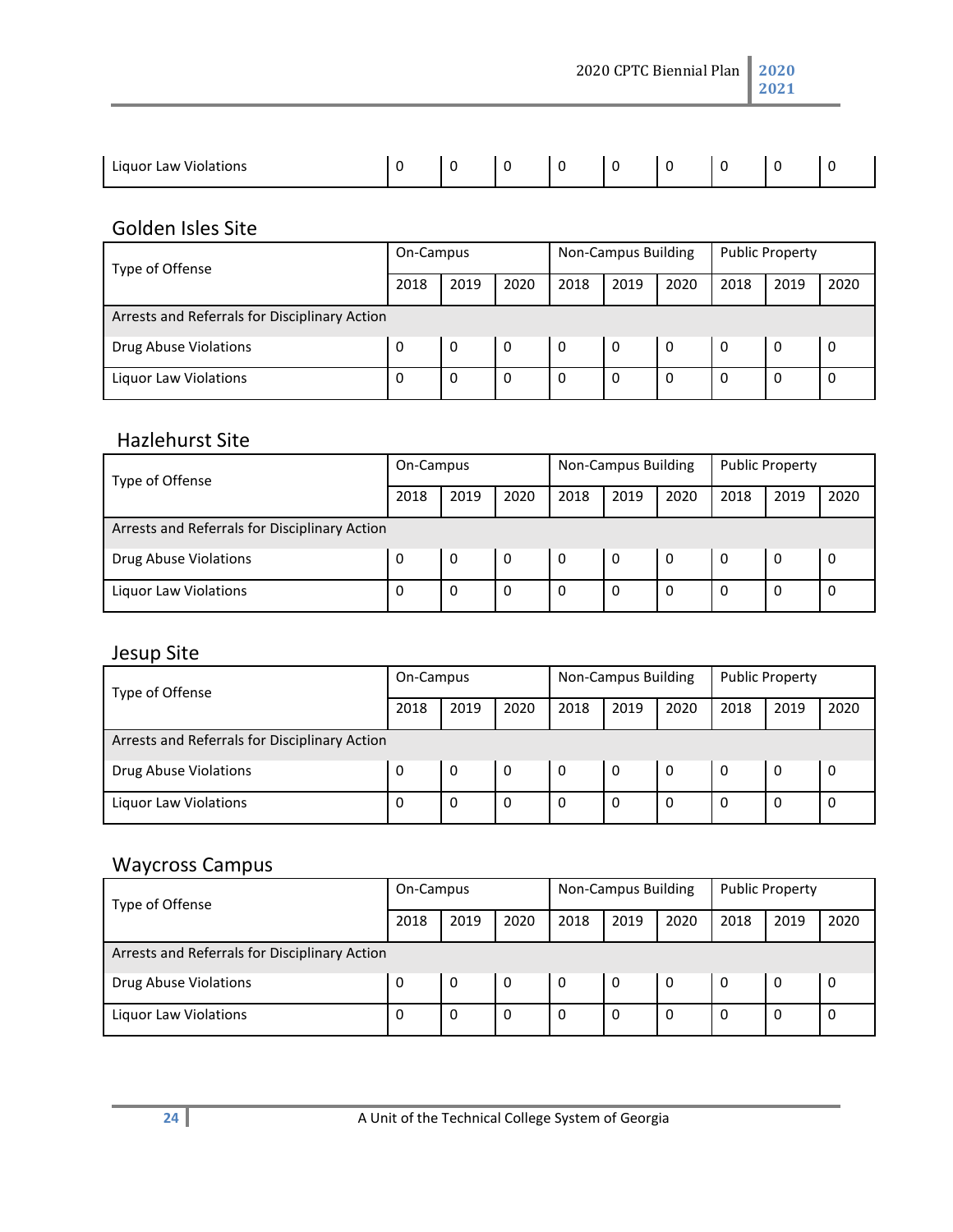# **Student Reports on AlcoholEdu**

<span id="page-24-0"></span>EverFi AlcoholEdu is not mandatory for students. (*EverFi is no longer being used 08/02/2021*)

| <b>Student Report for FY2018</b>                                                         |  |  |  |  |  |  |  |  |  |  |
|------------------------------------------------------------------------------------------|--|--|--|--|--|--|--|--|--|--|
| <b>Total Registrations</b><br><b>Part 1 Complete</b><br><b>Part 2 Complete</b><br>Course |  |  |  |  |  |  |  |  |  |  |
| AlcoholEdu                                                                               |  |  |  |  |  |  |  |  |  |  |

| <b>Student Report for FY2019</b> |                            |                        |                        |  |  |
|----------------------------------|----------------------------|------------------------|------------------------|--|--|
| Course                           | <b>Total Registrations</b> | <b>Part 1 Complete</b> | <b>Part 2 Complete</b> |  |  |
| AlcoholEdu                       |                            |                        |                        |  |  |

| <b>Student Report for FY2020</b> |                            |                        |                        |  |
|----------------------------------|----------------------------|------------------------|------------------------|--|
| Course                           | <b>Total Registrations</b> | <b>Part 1 Complete</b> | <b>Part 2 Complete</b> |  |
| AlcoholEdu                       |                            |                        |                        |  |

| <b>Student Report for FY2021</b>                                                  |  |  |  |  |
|-----------------------------------------------------------------------------------|--|--|--|--|
| <b>Part 2 Complete</b><br>Part 1 Complete<br><b>Total Registrations</b><br>Course |  |  |  |  |
| AlcoholEdu                                                                        |  |  |  |  |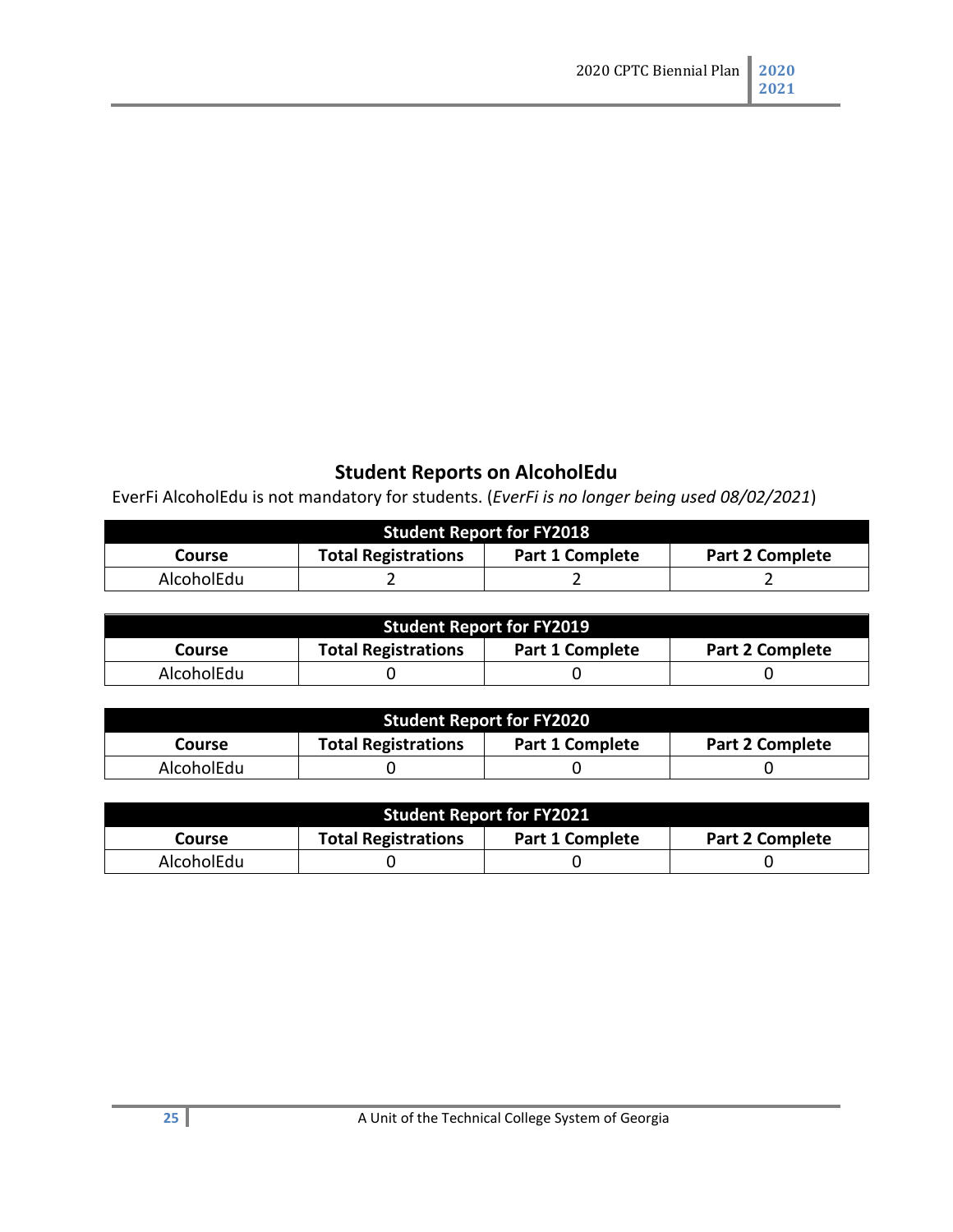# **Judicial Hearings**

<span id="page-25-0"></span>The Vice President for Student Affairs is the chief administrator for handing the disciplinary procedures for the college.

| <b>Disciplinary Hearing Results FY2018</b> |                                     |                                                             |                  |                  |                 |                              |
|--------------------------------------------|-------------------------------------|-------------------------------------------------------------|------------------|------------------|-----------------|------------------------------|
| Type of<br><b>Hearings</b>                 | <b>Number of</b><br><b>Students</b> | Community<br><b>Service</b><br>and/or<br><b>Restitution</b> | <b>Probation</b> | <b>Suspended</b> | <b>Expelled</b> | <b>No</b><br><b>Findings</b> |
| Alcohol                                    |                                     |                                                             |                  |                  |                 |                              |
| <b>Drugs</b>                               |                                     |                                                             |                  |                  |                 |                              |

| <b>Disciplinary Hearing Results FY2019</b> |                                     |                                                             |           |           |                 |                              |
|--------------------------------------------|-------------------------------------|-------------------------------------------------------------|-----------|-----------|-----------------|------------------------------|
| Type of<br><b>Hearings</b>                 | <b>Number of</b><br><b>Students</b> | <b>Community</b><br><b>Service</b><br>and/or<br>Restitution | Probation | Suspended | <b>Expelled</b> | <b>No</b><br><b>Findings</b> |
| Alcohol                                    |                                     |                                                             | 0         |           |                 |                              |
| <b>Drugs</b>                               |                                     |                                                             |           |           |                 |                              |

| <b>Disciplinary Hearing Results FY2020</b> |                              |                                                             |           |           |                 |                       |
|--------------------------------------------|------------------------------|-------------------------------------------------------------|-----------|-----------|-----------------|-----------------------|
| Type of<br><b>Hearings</b>                 | Number of<br><b>Students</b> | Community<br><b>Service</b><br>and/or<br><b>Restitution</b> | Probation | Suspended | <b>Expelled</b> | No<br><b>Findings</b> |
| Alcohol                                    | U                            |                                                             |           |           |                 |                       |
| <b>Drugs</b>                               |                              |                                                             |           |           |                 |                       |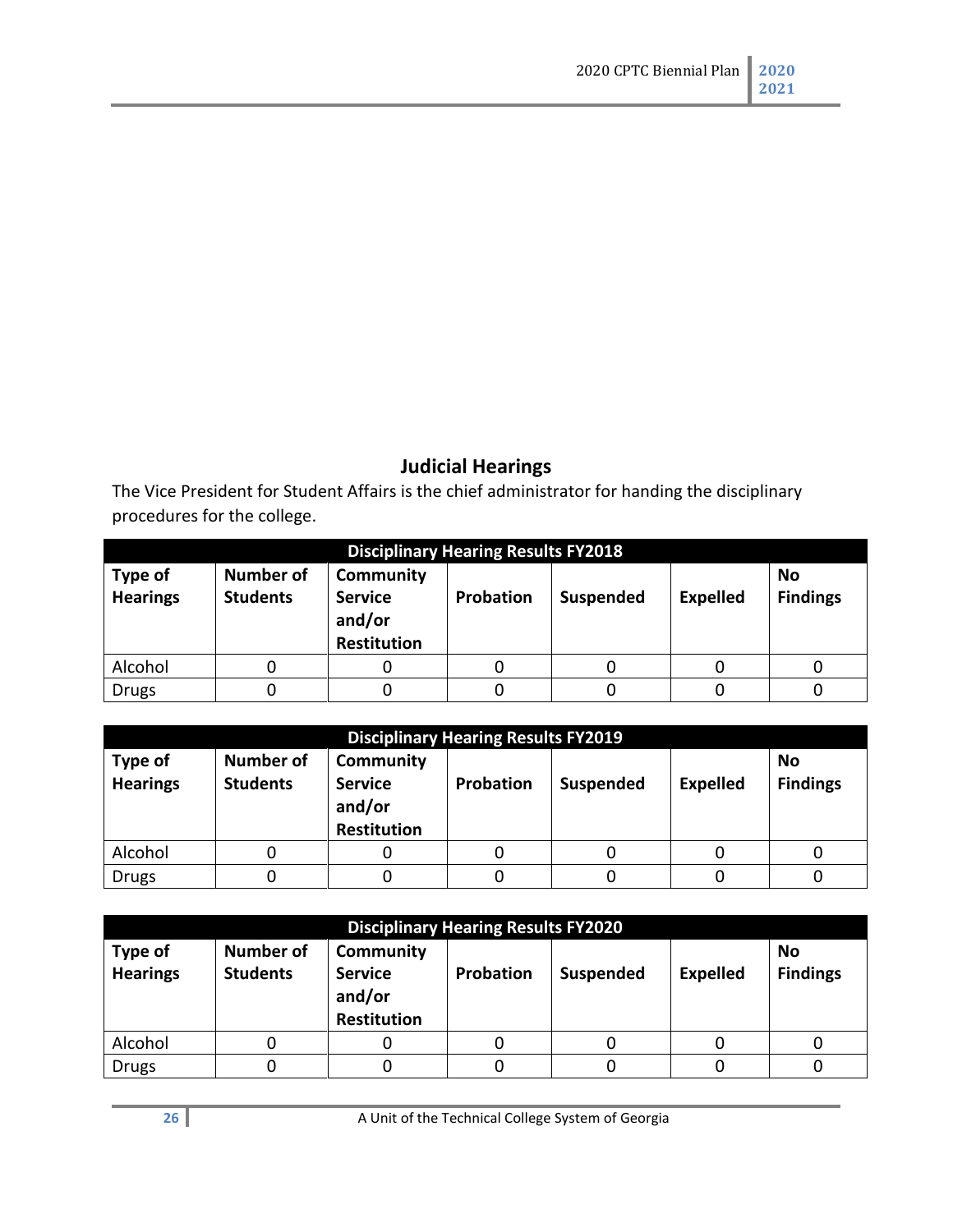| <b>Disciplinary Hearing Results FY2021</b> |                                     |                                                             |           |                  |                 |                       |
|--------------------------------------------|-------------------------------------|-------------------------------------------------------------|-----------|------------------|-----------------|-----------------------|
| Type of<br><b>Hearings</b>                 | <b>Number of</b><br><b>Students</b> | Community<br><b>Service</b><br>and/or<br><b>Restitution</b> | Probation | <b>Suspended</b> | <b>Expelled</b> | No<br><b>Findings</b> |
| Alcohol                                    |                                     |                                                             | 0         |                  |                 |                       |
| <b>Drugs</b>                               |                                     |                                                             |           |                  |                 |                       |

#### **Employee Training /Staff Development**

<span id="page-26-0"></span>The faculty and staff of the College are encouraged to continue professional growth by updating knowledge and skills. Annually, a staff development plan (Form 503) is jointly developed by all full-time faculty, staff and the supervisor. The plan will focus on increasing knowledge and skills, not accomplishing tasks or work. The President must approve these plans.

Documentation of staff development during the year must be completed on a Report of Staff Development Form as soon as the staff development is completed. This report must be signed by the immediate supervisor and forwarded to the Office of Institutional Effectiveness & Research. All credit course documentation must include a transcript or grade report.

All staff development must be completed and documented by June 30 of each year. A monthly report of total hours completed will be sent to each supervisor. If the staff development hours are not completed and documented by June 30, the President may give the employee a provisional contract. (Reference State Policy IV. D.)

| 2018, 2019, 2020 and 2021 Mandatory Offerings: LawRoom and Others |                                      |  |  |
|-------------------------------------------------------------------|--------------------------------------|--|--|
| <b>Training</b>                                                   | <b>Dates</b>                         |  |  |
| Preventing Harassment & Sexual Violence                           | Within 30 days of hire for new hires |  |  |
| LawRoom Bloodborne Pathogens-                                     | annual                               |  |  |
| LawRoom Harassment: Sex, Religion & Beyond-                       | annual                               |  |  |
| LawRoom Hazmat: What you need to know-                            | annual                               |  |  |
| LawRoom-Drugs & Alcohol at Work                                   | annual                               |  |  |
| <b>Accessibility Training-TCSG</b>                                | annual                               |  |  |
| Human Trafficking                                                 | Once during your employment          |  |  |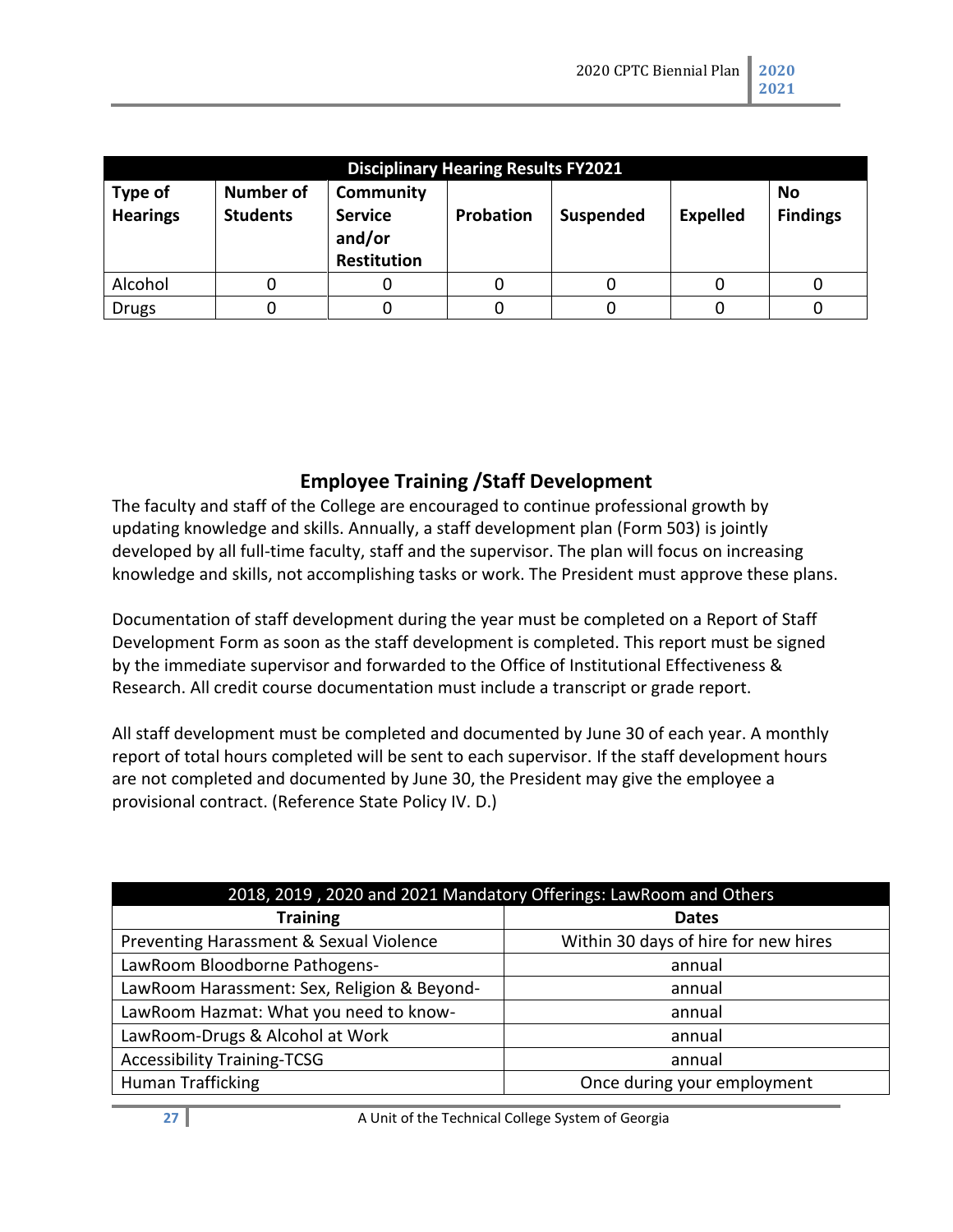| Behavioral Intervention Training | annual |
|----------------------------------|--------|
| Georgia Campus Carry             | annual |
| Sexual Harassment Prevention     | annual |

#### **Coastal Pines Technical College Grievance Procedure Policy**

<span id="page-27-0"></span>Coastal Pines Technical College is in compliance with the rules and regulations for the administration of Title IV of the Civil Rights Act of 1964, Title IX of the Educational Amendments of 1972, Title II of the Amendments of 1976, Public Law 83-318, as amended by Section 3 of Public Law 93-568, Title VI, Section 504 of the Rehabilitation Act of 1973, and Public Law 101- 336, The Americans with Disabilities Act of 1990.

The Technical College System of Georgia and its constituent technical colleges do not discriminate on the basis of race, color, creed, national or ethnic origin, gender, religion, disability, age, political affiliation or belief, genetic information, disabled veteran, veteran of the Vietnam era, or citizenship status (except in those special circumstances permitted or mandated by law). This nondiscrimination policy encompasses the operation of all federally financed programs, educational programs and activities involving admissions, scholarships and loans, student life and athletics. It also applies to the recruitment and employment of personnel and the contracting for goods and services.

Although a formal process is in place to address grievances, an opportunity will be provided to resolve the compliant informally through meetings with faculty/staff and student(s) and /or the appropriate director or coordinator as designated in the policy. All parties to the complaint will be protected from retaliation. All written complaints and information obtained by impartial inquiry will be kept confidential.

Student Grievances: Grievances - [MyCPTC | coastalpines.edu](http://www.coastalpines.edu/grievances/) Title IX Information: [Equal Opportunity Institution | coastalpines.edu](http://www.coastalpines.edu/equal-opportunity-institution/)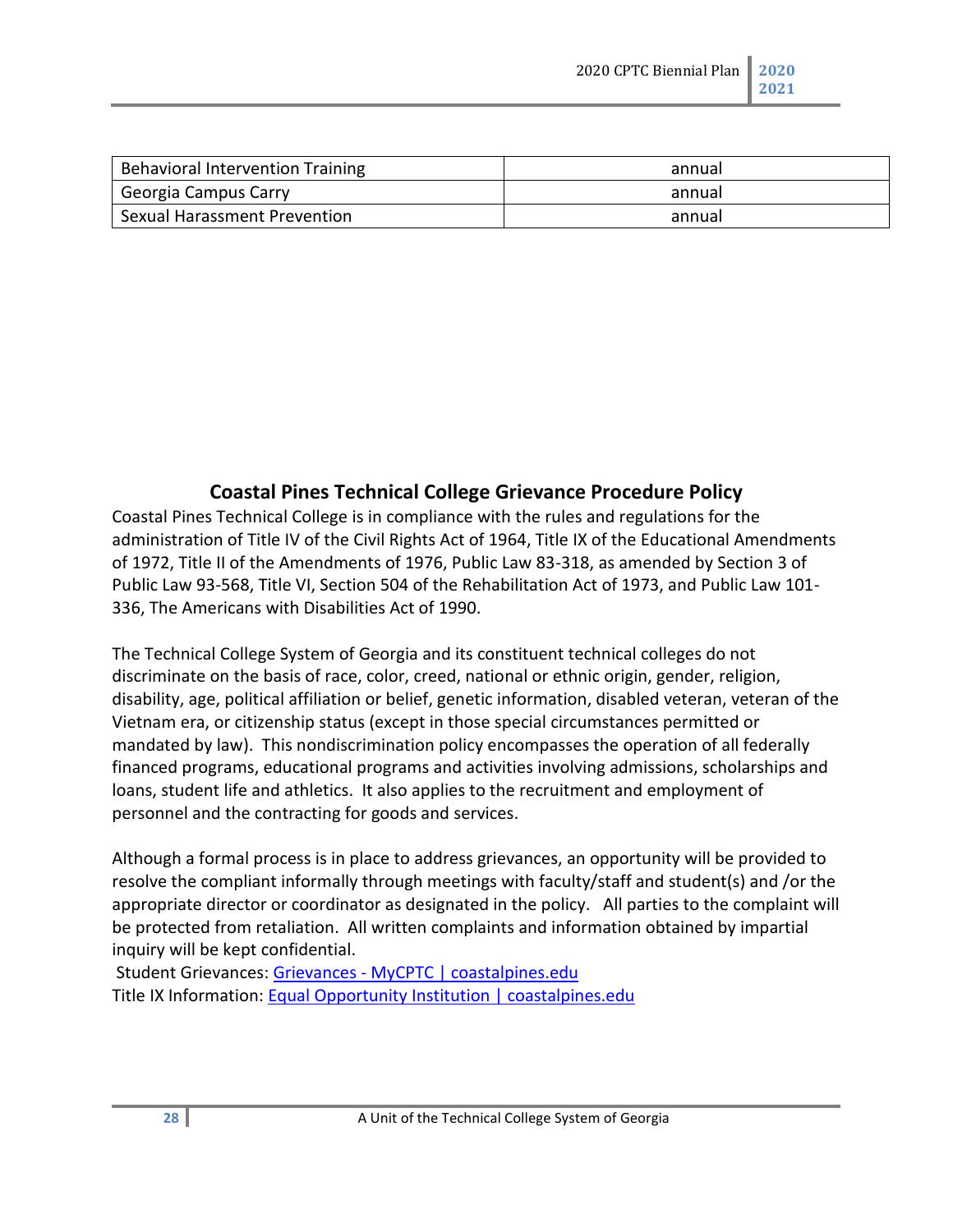#### **Document Retention**

<span id="page-28-0"></span>The Vice President for Student Affairs or designee shall retain a copy of all documents concerning complaints, investigations, administrative actions, and communications in relation to any incident that resulted in a disciplinary investigation of any kind against a student. The Vice President for Student Affairs or the technical college president's designee will also retain records of any disciplinary appeals filed by the affected student, as well as the resulting record of appeal and decision submitted by the Hearing Body and the technical college president or his/her designee. A record of the final decision must also be retained. All records specified in this section shall be retained for a period of five years.

#### **Employee and Student Complaints**

<span id="page-28-1"></span>The following persons have been designated to handle inquiries regarding the nondiscrimination policies:

Title IX, ADA & Section 504 Coordinators for Students:

• Cathy Montgomery, Counseling & Special Services Director, CPTC, 3700 Glynco Pkwy, Brunswick, Georgia 31525, 912.262.9995, [cmontgomery@coastalpines.edu](mailto:cmontgomery@coastalpines.edu)

Title IX, EEO & AA Coordinators for Employees:

- Katrina Howard, Human Resources Director, CPTC, 1777 West Cherry St, Jesup, Georgia 31545, 912.427.5876[, khoward@coastalpines.edu](mailto:khoward@coastalpines.edu)
- Brittany Coleman, Human Resources Coordinator, CPTC, 1701 Carswell Ave, Waycross, Georgia 31503, 912.287.4098[, bcoleman@coastalpines.edu](mailto:bcoleman@coastalpines.edu)

#### **Employee Complaints**

<span id="page-28-2"></span>Any complaints filed against employees should be directed to:

• Katrina Howard, Human Resources Director, CPTC, 1777 West Cherry St, Jesup, Georgia 31545, 912.427.5876[, khoward@coastalpines.edu](mailto:khoward@coastalpines.edu)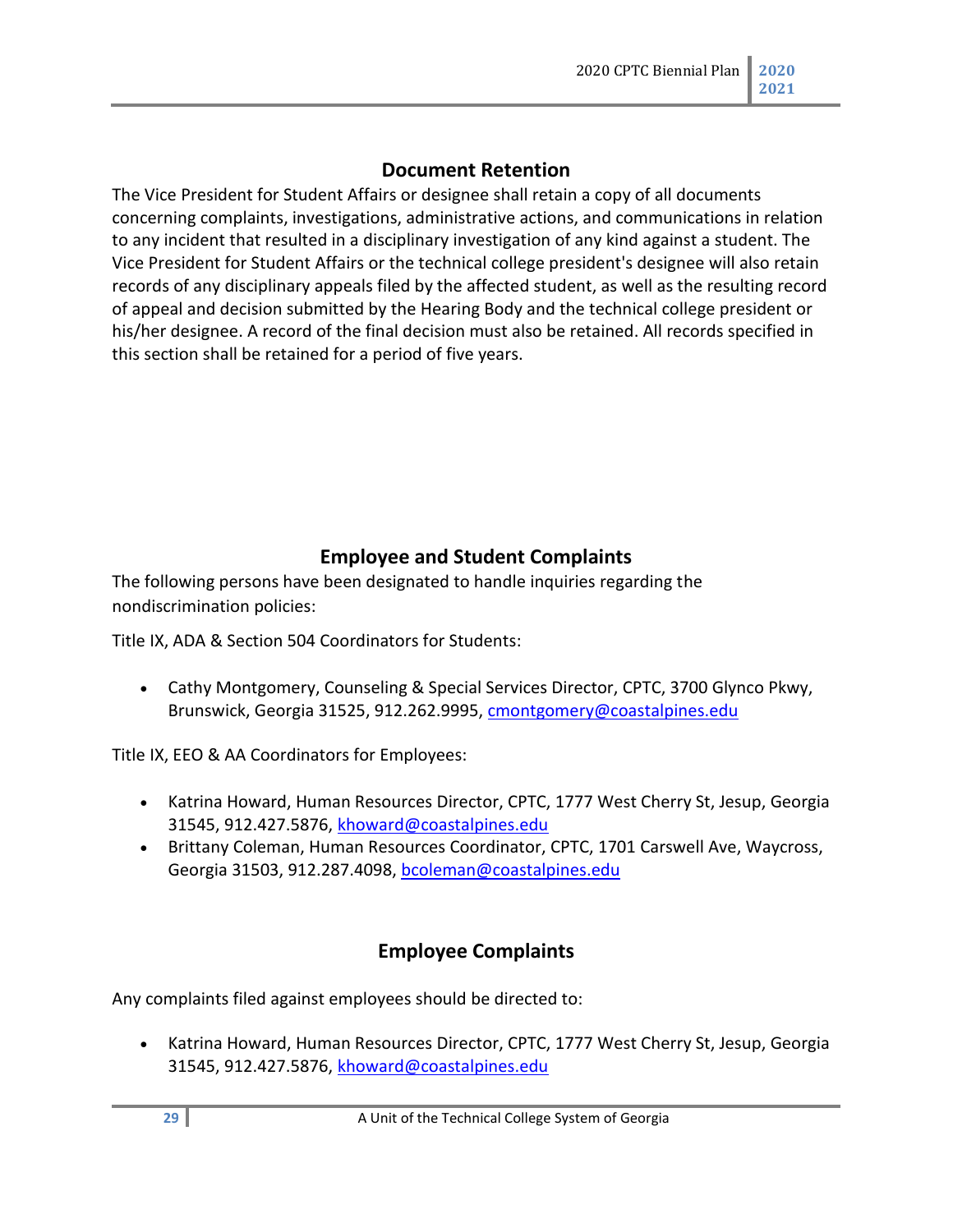The Director of Human Resources or designee shall retain a copy of all documents concerning complaints, investigations, administrative actions, and communications in relation to any incident that resulted in a disciplinary investigation of any kind against an employee. The Director of Human Resources will also retain records of any disciplinary appeals filed by the affected employee, as well as the resulting record of appeal and decision submitted by the Hearing Body and the technical college president or his/her designee. A record of the final decision must also be retained. All records specified in this section shall be retained for a period of five years.

#### **Important Resource Links**

#### <span id="page-29-1"></span><span id="page-29-0"></span>**Behavior and Intervention Team**

Link:<http://www.coastalpines.edu/BIT/>

#### <span id="page-29-2"></span>**Clery Act & Crime Statistics**

Link: 2020 Annual Security Report - Revised.pdf (coastalpines.edu)

#### <span id="page-29-3"></span>**College Catalog**

Link: <http://coastalpines.smartcatalogiq.com/en/2017-2018/Catalog-Student-Handbook> <http://coastalpines.smartcatalogiq.com/en/2018-2019/Catalog-Student-Handbook> [General Catalog 2019-2020 \(coastalpines.edu\)](http://www.coastalpines.edu/assets/1/7/2019-2020_Catalog-Student-Handbook.pdf) [2021-22 PDF \(coastalpines.edu\)](https://catalog.coastalpines.edu/sites/default/files/pdf/pdf_generator/202122-pdf.pdf?1624482576)

#### <span id="page-29-4"></span>**Drug Free Campus Program**

Link:<http://www.coastalpines.edu/services/drug-free-campus-program/>

#### <span id="page-29-5"></span>**Employee Information**

Link: <http://www.coastalpines.edu/faculty-staff/>

#### **Emergency Protocol**

Link:<http://www.coastalpines.edu/emergency-protocol/>